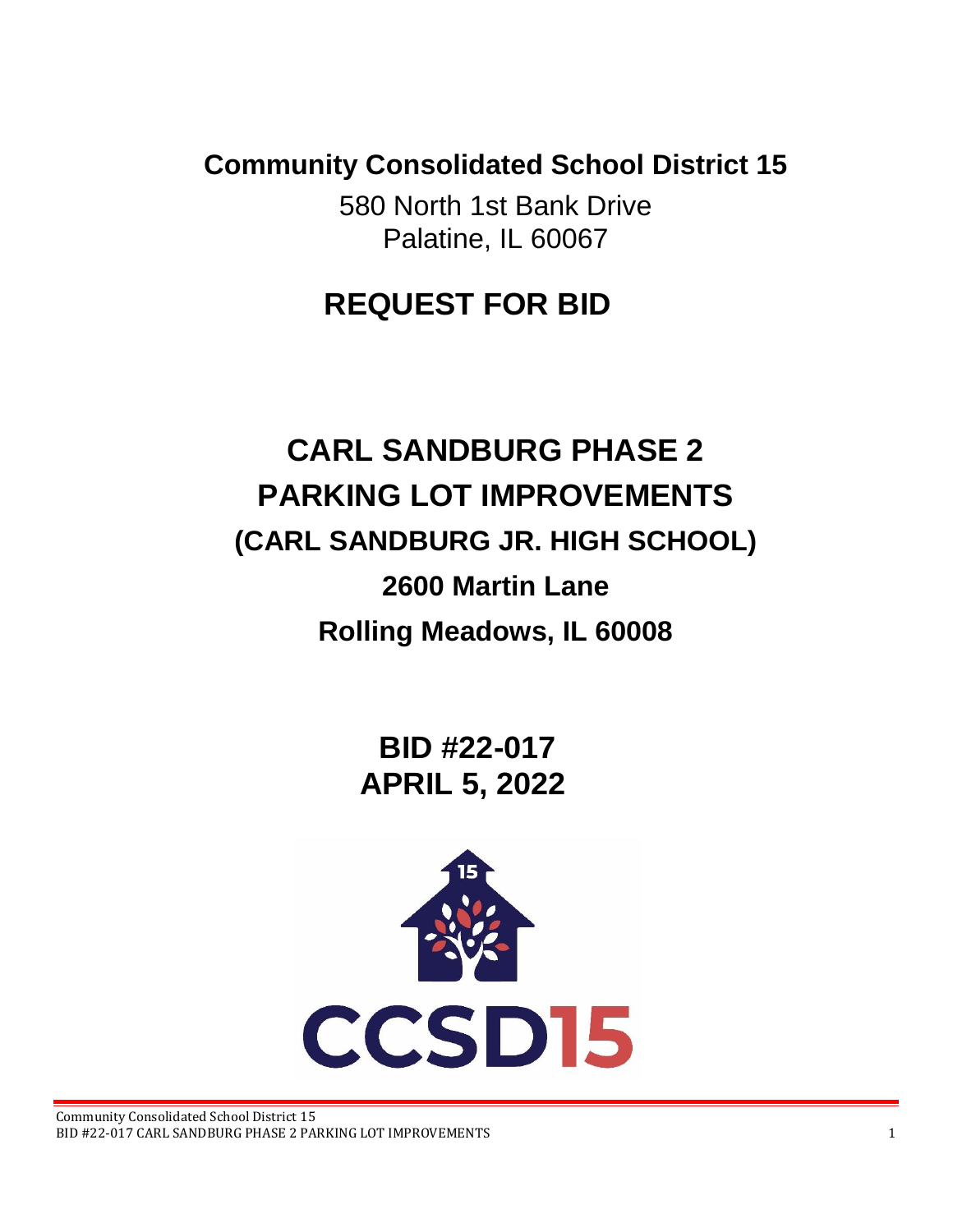# **TABLE OF CONTENTS**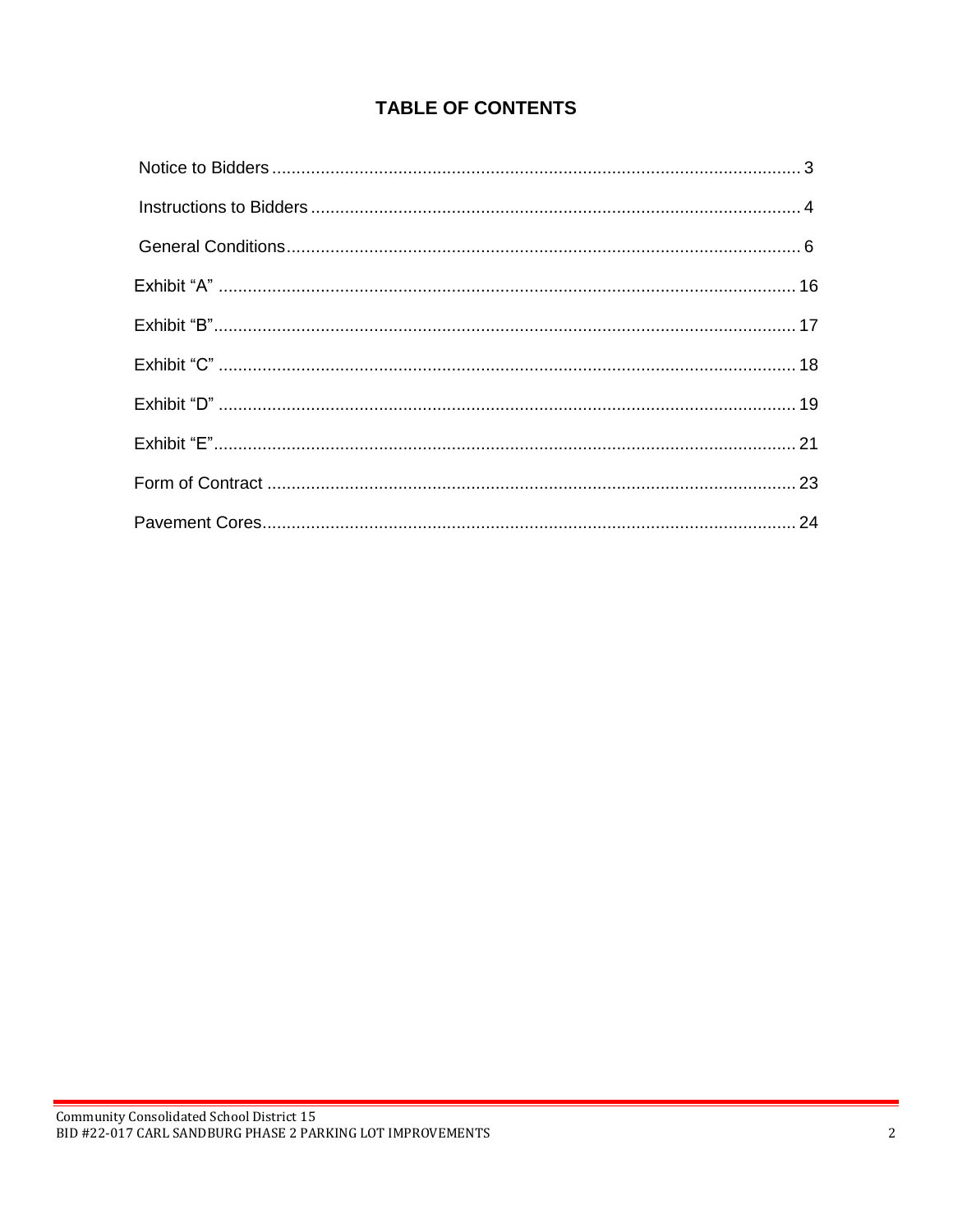# BID # 22-017

# NOTICE TO BIDDERS CARL SANDBURG PHASE 2 PARKING LOT IMPROVEMENTS APRIL 5, 2022

The Board of Education of Community Consolidated School District 15, 580 North 1st Bank Drive, 60067, will receive Bids for CARL SANDBURG PHASE 2 PARKING LOT IMPROVEMENTS all in accordance with the contract documents including specifications as filed with the Purchasing Coordinator in the Business Office.

Contract documents are on file and may be examined any time after April 5, 2022.

| <b>Bid Delivery Address:</b> | <b>Board of Education</b><br><b>Community Consolidated School District</b><br>15 580 North 1 <sup>st</sup> Bank Drive<br>Palatine, Illinois 60067<br><b>Attn: TARI FARINA, Purchasing Coordinator</b> |
|------------------------------|-------------------------------------------------------------------------------------------------------------------------------------------------------------------------------------------------------|
| Bid Due Date:                | FRIDAY, APRIL 29, 2022 AT 10:00 A.M. LOCAL TIME                                                                                                                                                       |
|                              | <b>Board of Education Office</b><br>Joseph M. Kiszka Educational Service Center<br>580 North 1st Bank Drive<br>Palatine, Illinois 60067<br><b>Attention: TARI FARINA</b>                              |

No bids may be withdrawn for a period of 60 days after the bid opening date.

# **SCOPE:**

# **Carl Sandburg Jr. High School Phase 2 Parking Lot Improvements**

Work to include but not be limited to site demolition, bituminous paving, site restoration and all appurtenant construction necessary to complete the project. The contractor shall include the contingency allowance as outlined on the bid form.

Plans and Specifications are available at [www.questcdn.com.](http://www.questcdn.com/) You may download the digital documents for \$15.00 by inputting Quest project number #8122817 on the website.

The Board of Education reserves the right to waive any irregularities, reject any or all proposals, when in its opinion such action will serve the best interests of the Board of Education of Community Consolidated School District 15.

By authorization of the Board of Education:

runa

Tari Farina Purchasing Coordinator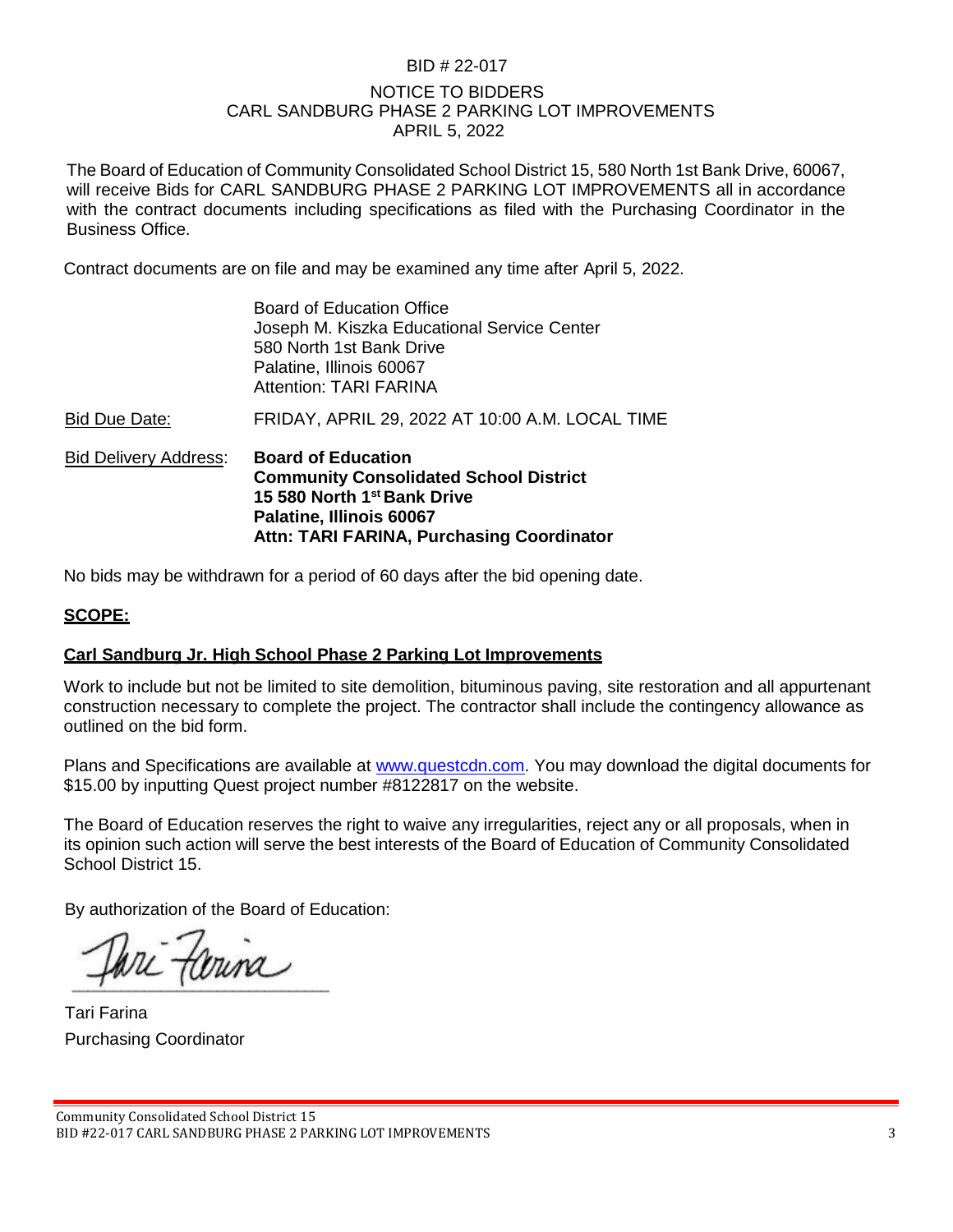# **INSTRUCTIONS TO BIDDERS**

#### Proposals:

Proposals to be entitled for consideration must be made in accordance with the following instructions.

All proposals must be submitted on forms of proposal marked Exhibit "D"; CARL SANDBURG PHASE 2 PARKING LOT IMPROVEMENTS furnished by the Board of Education of Community Consolidated School District 15 ("Board"). Proposals submitted on other forms shall be rejected.

Proposals must be signed in longhand by person(s) legally authorized to perform such function. Evidence may be required to substantiate the signature.

Oral, telephonic, telegraphic, electronic or facsimile transmitted bids **will not be accepted**.

Bid documents shall be submitted in sealed envelopes clearly marked Bid # 22-017 CARL SANDBURG PHASE 2 PARKING LOT IMPROVEMENTS, ATTENTION: TARI FARINA. **Bid documents received in envelopes not clearly labeled as such will be rejected if accidentally opened before the specified bid opening time or if not received by the specified bid opening time due to improper labeling.**

PROPOSAL FOR: CARL SANDBURG PHASE 2 PARKING LOT IMPROVEMENTS

ADDRESSED TO: Board of Education Community Consolidated School District 15 580 North 1st Bank Drive Palatine, IL 60067 Attn: Tari Farina Due: Friday, April 29, 2022 at 10:00 a.m. local time

# **SCOPE:**

#### **Carl Sandburg Jr. High School Phase 2 Parking Lot Improvements**

Work to include but not limited to site demolition, bituminous pavement, site restoration and all appurtenant construction necessary to complete the project. The contractor shall include the contingency allowance as outlined on the bid form.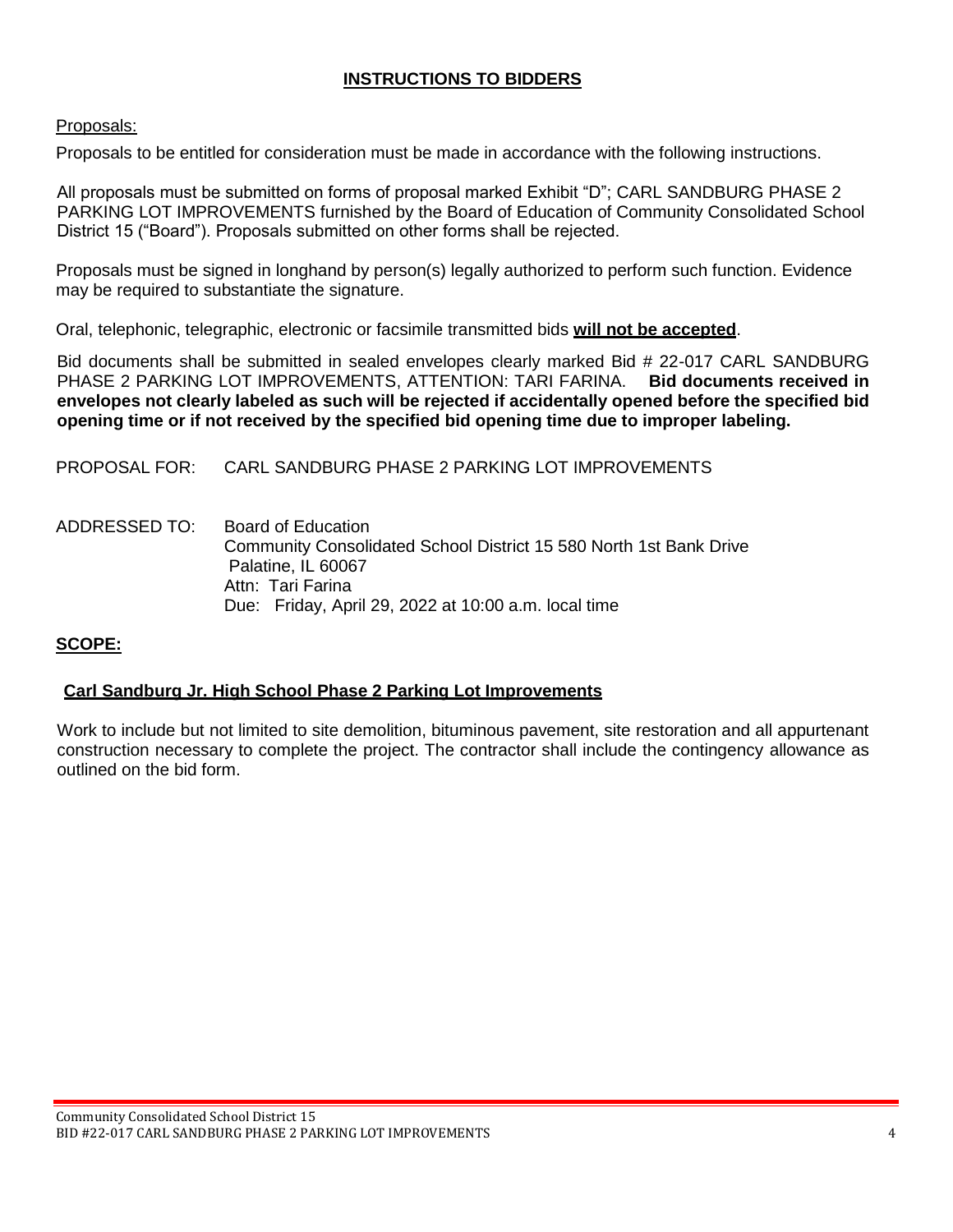#### Bid Bond:

A Bid Bond or certified check made payable to Community Consolidated School District 15, Cook County, Illinois in the amount of ten percent (10%) of the proposal shall accompany each bid as a guarantee that the bidder, if awarded the contract by the Board, will enter into a contract with the Board for the products and services specified in the bid. No mistakes or errors on the part of the bidder shall excuse the bidder or entitle it to a return of the check or Bid Bond. No bidder may withdraw its bid for a period of sixty (60) days after the date of opening. The Board reserves the right to make a claim for all or part of the Bid Bond should the lowest responsible, responsive bidder refuse to enter into a contract with the Board. The Bid Bond shall be on A.I.A. Form 310, current edition, or such other form as provided by the Board. The bidder shall bear the cost of the Bid Bond.

#### Performance/Labor AND Material Payment Bonds:

Per the Illinois Public Construction Bond Act (30 ILCS 550/1 et. Seq), within ten (5) days of the date of the Notice of Award, the successful Contractor shall enter into a formal Contract with the Board of Education and shall provide a Performance Bond and a Labor and Material Payment Bond, each in the full amount of the Contract. The Bonds shall be in accordance with A.I.A Document A311. The Contractor shall pay the cost of premiums for the said bonds. The Bonds shall be signed and sealed by an authorized representative of the Bonding Company and authorized officer or representative of Contractor, and a certificate of the authority of those signing the Bonds, if not officers, shall be attached thereto.

The Performance Bond and Labor and Material Payment Bond shall guarantee the performance of the duties placed on the Contractor by the Prevailing Wage Act, as well as all other duties undertaken by it pursuant to Contact with the Board of Education, and shall indemnity the Board of Education from any liability or loss resulting to the Board of Education from any failure of the Contractor fully to perform each or all or all said duties.

The Performance Bond and the Labor and Material Bond herein provided shall be placed with a Surety Company or companies having a policyholder' rating not lower than "A" and a financial rating not lower than "AAA" in Best's Insurance Guide (current edition). Company must be licensed in the State of Illinois.

#### Examination of Specifications:

Each bidder shall acquaint itself with the conditions as they exist so that it may be completely familiar with the conditions pertinent to the fulfillment of the work required under this Contract.

#### Time for Receiving Bids:

Bids must be delivered in the office of the Board no later than April 29, 2022 at 10:00 AM, at Educational Service Center, 580 North 1st Bank Drive, Palatine, IL 60067 when they will be publicly opened, and the contents announced.

#### Award of Contract:

Contracts will be awarded to the lowest responsible, responsive bidder, as determined by the Board in its sole judgment, considering conformity with specifications, terms of delivery, quality and serviceability, and such other factors as the Board deems necessary and appropriate in the best interest of the School District. We are providing one copy of Exhibits "A" (plans), "B", "C", "D" AND "E" of CARL SANDBURG PARKING LOT IMPROVEMENTS. Please return one copy each of Exhibits "B", "C", "D" AND "E" as your bid in a sealed envelope labeled Bid # 22-017 CARL SANDBURG PARKING LOT IMPROVEMENTS and retain a copy for your records.

#### Construction Layout

Construction layout will be provided by the Owner.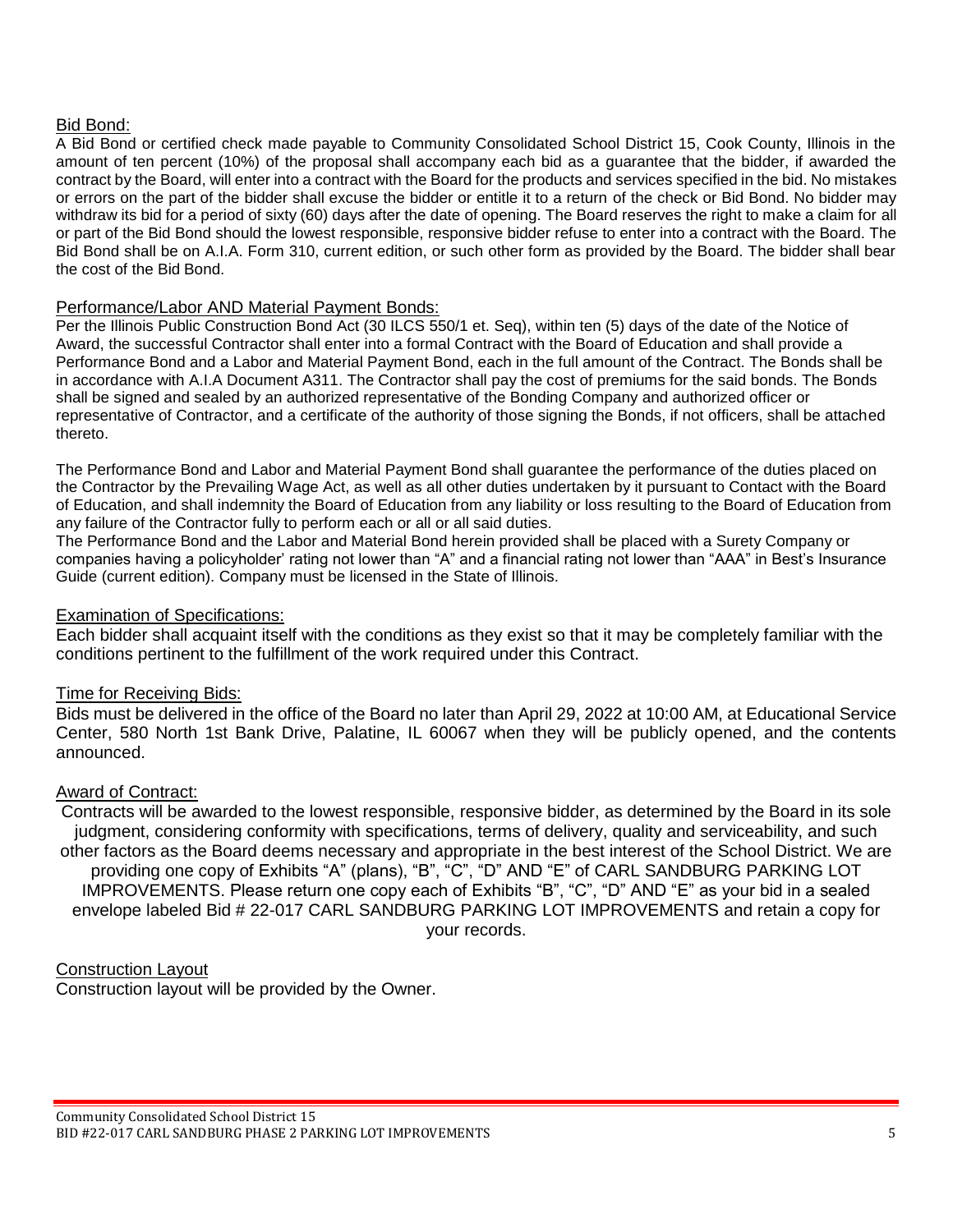# SPECIFICATIONS FOR Bid # 22-017 CARL SANDBURG PHASE 2 PARKING LOT IMPROVEMENTS COMMUNITY CONSOLIDATED SCHOOL DISTRICT 15 PALATINE, ILLINOIS

- BOARD: Board of Education, Community Consolidated School District 15 60067, 847-963-3000
- OFFICE: Joseph M. Kiszka Educational Service Center 580 North 1st Bank Drive 60067
- ISSUED: April 5, 2022

#### GENERAL CONDITIONS

- 1. BIDS MUST BE RECEIVED IN OUR OFFICE NO LATER THAN APRIL 29, 2022, AT 10:00 A.M., LOCAL TIME. Bids received by the Board shall be opened on, APRIL 29, 2022, AT 10:00 a.m. when they will be publicly opened, and the contents announced.
- 2. The Bid Documents consist of (a) the Notice to Bidders, (b) the Instructions to Bidders, (c) these General Conditions of the Contract, and other documents listed in the Contract and Modifications issued after the execution of the Contract. A modification is a written amendment to the Contract signed by both parties.
- 3. Where conflicts exist within or between parts of the Contract Documents and applicable standards, codes and ordinances, or simply within the Contract Documents, the more stringent, or higher quality or greater quantity requirements shall apply.
- 4. The Board cannot assume responsibility for **delayed postal deliveries** and **does not** recognize postmarks as representing the fact that a bid has been "received" by the Board before the specified deadline.
- 5. All bidders shall familiarize themselves with the details of the conditions relevant to the work or services to be provided.
- 6. The Board reserves the right to split the bid on the basis of best quotation. The Contract will be awarded to the lowest responsible bidder, as determined by the Board in its sole judgment, considering conformity with specifications, terms of delivery, quality and serviceability, and such other factors as the Board deems necessary and appropriate in the best interest of the Board. The Board reserves the right to reject any and all bids or any part thereof, and to waive immaterial technicalities in the bidding. Board decisions are final in all instances and are not subject to review.
- 7. No minimum order requirements may be made by a bidder.
- 8. Certification must be made that the contract/vendor is not barred from bidding on the Contract as a result of a conviction for either bid rigging or bid rotating under Article 33 E of the *Criminal Code of 1961*. Certification is to be made by signature of person(s) legally authorized to perform such function in the appropriate place in Exhibit "B" CARL SANDBURG PHASE 2 PARKING LOT IMPROVEMENTS of the bid documents.
- 9. Unless otherwise specified in the invitation to bid, YOUR BID PRICE MUST BE A DELIVERED PRICE, F.O.B. ROLLING MEADOWS, PALATINE, THE BOARD'S DESTINATION, WITH ALL TRANSPORTATION AND HANDLING CHARGES PAID BY THE BIDDER TO ONE LOCATION.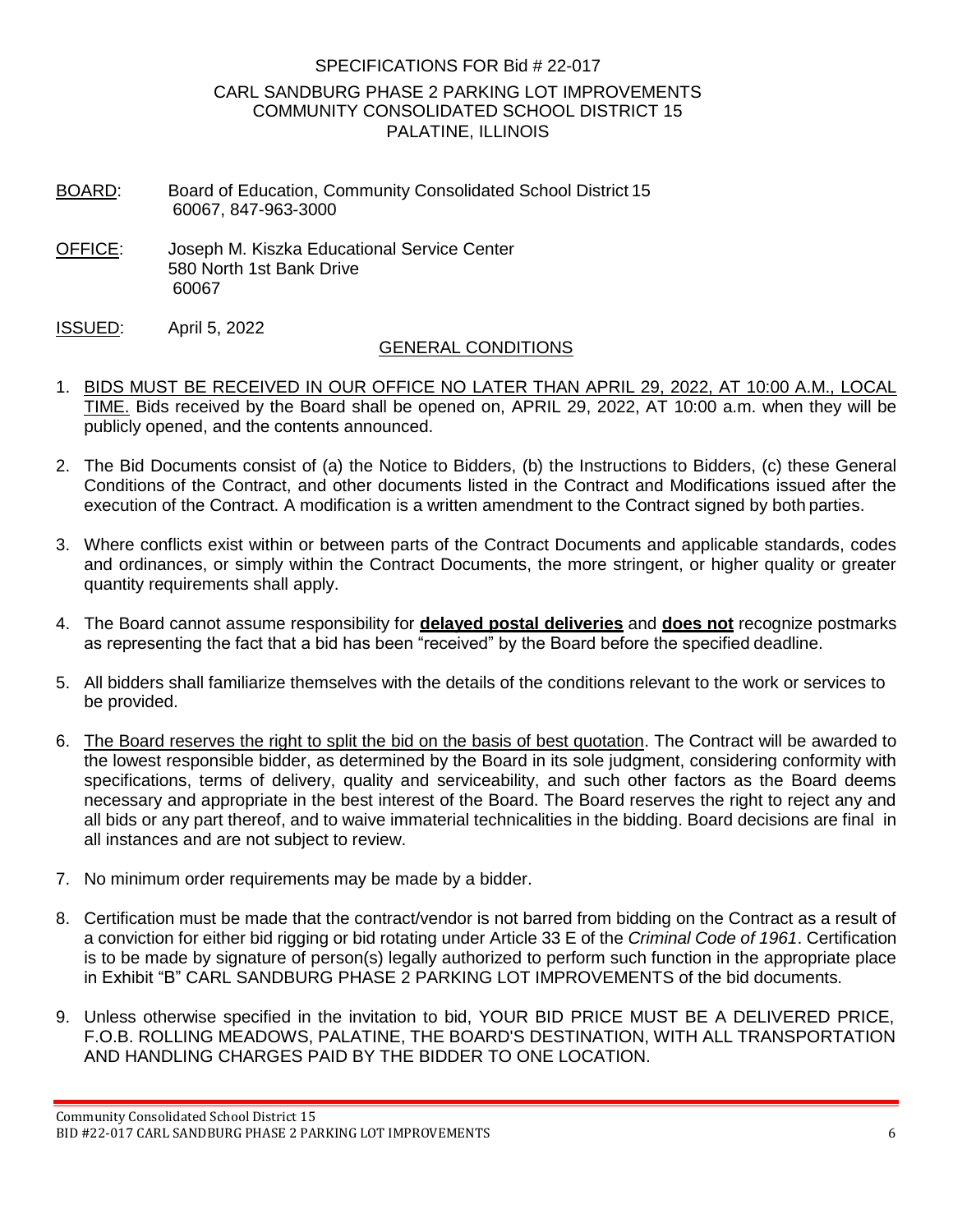Delivery must be made as specified on the dates indicated in the specifications of Exhibits "A" of CARL SANDBURG PHASE 2 PARKING LOT IMPROVEMENTS bid when applicable.

- 10. The Board reserves the right to terminate the Contract for just cause upon ten (10) days' written notice to Contractor without any penalties. For purposes of this Contract, just cause may include, but is not necessarily limited to, any of the following:
	- a. The Contractor's entry into liquidation, receivership or dissolution, its filing for bankruptcy or I insolvency, or the assignment of its assets for the benefit of its creditors.
	- b. The Contractor's failure to pay suppliers or workmen, or failure to provide sufficient workmen or sufficient supplies for the job.
	- c. The Contractor's disregard of applicable laws, ordinances or the instructions of the Board.
	- d. The Contractor's failure to follow the bid specifications or its violation of the Contract Documents.
	- e. The Contractor's failure, for any reason, to maintain the level of service required by the bid specifications; or
	- f. Any other failure on the part of the Contractor to perform or adhere to any of its obligations under this Contract.
- 11. Whenever, in the specification the term "or equal" is used, it shall be interpreted to indicate the type, function, minimum standard, design, efficiency and quality desired and shall not be construed in such a manner as to exclude manufacturers' products of comparable quality and design. The bidder shall furnish the Board with all evidence required to determine whether or not the proposed product is equal to and will perform according to the Board's specifications. The Board's decision on this matter will be final.
- 12. The price for the units specified in the invitation to bid should be clearly shown for each separate item in the space provided on the bid form. The total price for the quantity requested should also be shown. If the group totals are requested in the bid invitation, bidders should show group totals on the space provided.
- 13. **Equal Employment Opportunity.** Contractor agrees to fully comply with the requirements of the Illinois *Human Rights Act*, 775 ILCS 5/1-101 *et seq*., including, but not limited to, the provisions of sexual harassment policies and procedures pursuant to Section 2-105 of the Act. Contractor further agrees to comply with all federal Equal Employment Opportunity Laws, including, but not limited to, the *Americans with Disabilities Act*, 42 U.S.C Section 1201 *et seq*., and rules and regulations promulgated thereunder.

As required by Illinois law, in the event of Contractor's non-compliance with the provisions of this Equal Employment Opportunity Clause, the Illinois *Human Rights Act* or the Rules and Regulations of the Illinois Department of Human Rights ("Department"), Contractor may be declared ineligible for future contracts or subcontracts with the State of Illinois or any of its political subdivisions or municipal corporations, and the Agreement may be canceled or voided in whole or in part, and such other sanctions or penalties may be imposed or remedies invoked as provided by statute or regulation. During the performance of this Agreement, Contractor shall agree as follows: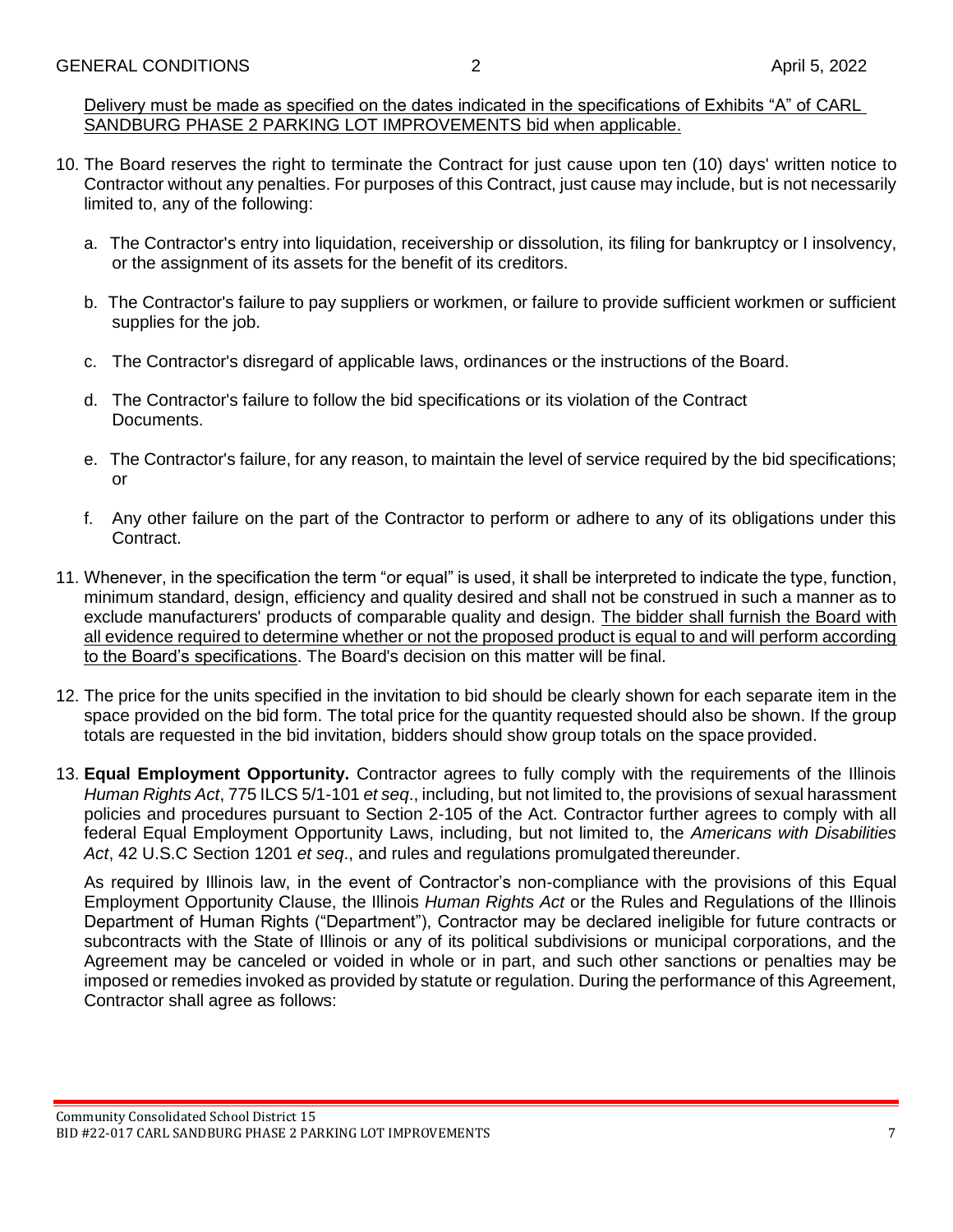a. That it will not discriminate against any employee or applicant for employment because of race, color, religion, sex, sexual orientation, marital status, national origin or ancestry, citizenship status, age, physical or mental handicap unrelated to ability, military status, or an unfavorable discharge from military service or arrest record status; and further that it will examine all job classifications to determine if minority persons or women are underutilized and will take appropriate affirmative action to rectify any such underutilization.

b. That, if it hires additional employees in order to perform this contract or any portion thereof, it will determine the availability (in accordance with the Department's Rules) of minorities and women in the areas from which it may reasonably recruit and it will hire for each job classification for which employees are hired in such a way that minorities and women are not underutilized.

c. That, in all solicitations or advertisements for employees placed by it or on its behalf, it will state that all applicants will be afforded equal opportunity without discrimination because of race, color, religion, sex, sexual orientation, marital status, national origin or ancestry, citizenship status, age, physical or mental handicap unrelated to ability, military status, or an unfavorable discharge from military service.

d. That it will send to each labor organization or representative of workers with which it has or is bound by a collective bargaining or other agreement or understanding, a notice advising such labor organization or representative of Contractor's obligations under the Illinois *Human Rights Act* and the Department's Rules. If any such labor organization or representative fails or refuses to cooperate with Contractor in its efforts to comply with such Act and Rules, Contractor will promptly so notify the Department and the Contracting agency and will recruit employees from other sources when necessary to fulfill its obligation thereunder.

e. That it will submit reports as required by the Department's Rules, furnish all relevant information as may from time to time be requested by the Department or the Contracting agency, and in all respects comply with the Illinois *Human Rights Act* and the Department's Rules.

f. That it will permit access to all relevant books, records, accounts and work sites by personnel of the Contracting agency and the Department for purpose of investigation to ascertain compliance with the Illinois *Human Rights Act* and the Department's Rules.

g. That it will include verbatim or by reference the provisions of this clause in every subcontract it awards under which any portion of the contract obligations are undertaken or assumed, so that such provisions will be binding upon such subcontractors. In the same manner as with other provisions of the Agreement, Contractor will be liable for compliance with applicable provisions of this clause by such subcontractors; and further it will promptly notify the Contracting agency and the Department in the event any subcontractor fails or refuses to comply therewith. In addition, Contractor will not utilize any subcontractor declared by the Illinois Human Rights Commission to be ineligible for contracts or subcontracts with the State of Illinois or any of its political subdivisions or municipal corporations.

- 14. To extent applicable, the Contractor agrees to comply with the provisions of the *Occupational Safety and Health Act of 1970* (29 U.S.C.A. § 651 *et seq.*) and the standards and regulations issued there under and shall certify that all items furnished under this bid will conform to and comply with said standards and regulations.
- 15. Contractor agrees to comply with provisions of the *Consumer Products Safety Act of 1972* (15 U.S.C.A § 205 *et seq.*) and shall certify that items furnished under this bid conform to applicable standards.
- 16. To the extent applicable, the Illinois *Employment of Illinois Workers on Public Works Act* (30 ILCS 470/0.01 *et. seq*.) shall prevail on this Contract.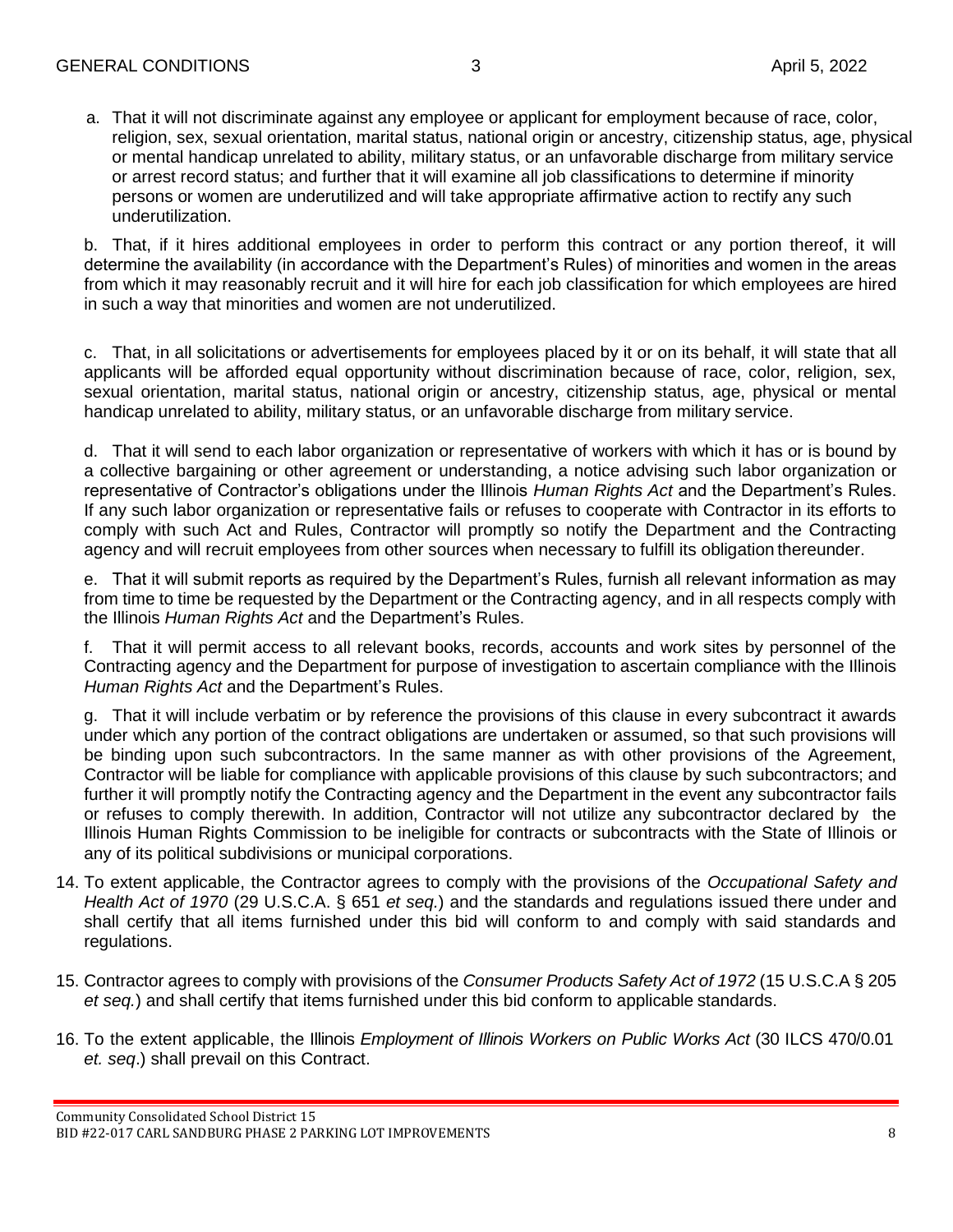- 17. Contractor acknowledges that, pursuant to the Illinois *Criminal Code* (720 ILCS 5/11-9.3), it is unlawful for a child sex offender to knowingly be present on school property when persons under the age of eighteen are present without the specific notification to and permission of the Superintendent of Schools or the Board of Education. Accordingly, Contractor shall ensure that none of its employees, agents or independent contractors are child sex offenders. Child sex offenders found to be present on school property without permission will be considered trespassers and will be prosecuted in accordance with Illinois law.
- 18. Bids will be considered only if made without any connection with any other person or firm submitting a bid, if in all respects fair and without collusion and if neither member of the Board nor other officer of the School District is directly or indirectly interested in the bid or in any portion of the profits thereof.
- 19. A bidder may withdraw or change a bid if written notice of the withdrawal or change is received by Board before the latest time specified for submission of bids. Any change may be made only by substitution of another bid.
- 20. Bids received after the time specified in the invitation to bid will not be considered and shall be returned to the bidder. The method of transmittal of the bid proposal is at bidder's risk of untimely receipt by theBoard.
- 21. Title to the goods herein described shall not pass until said goods have actually been received by Board or its consignee, notwithstanding any agreement to the contrary, including, but not by way of limitation, any agreement to pay freight, express, or other transportation or insurance charges. Risk of loss prior to such actual receipt by Board or its consignee shall be borne by Contractor. Nothing herein contained, however, shall be construed to deprive Board of its interest, or limiting such interest, in goods herein described prior to such actual receipt.
- 22. All material and workmanship shall be subject to inspection and test by Board or its designee. The Board reserves the right to reject any goods which contain defects in material or workmanship, which fail to meet the specifications contained herein or any warranties (express or implied). Rejected goods shall be removed at the expense of the Contractor, including all transportation costs, promptly after notification of rejection. As to rejected goods, Contractor shall bear all costs of inspection and all risk of loss.
- 23. Payment by the Board for goods supplied hereunder shall not constitute acceptance thereof if subsequent inspection discloses defects in material or workmanship or a failure to meet the specifications contained herein.
- 24. Purchase order number and vendor name must appear on each invoice submitted to the Board for payment.
- 25. Signature Constitutes Acceptance The signing of these bid forms shall be construed as acceptance of all provisions contained herein and that the Contractor had read the Contract Documents and is fully aware of the terms hereof.
- 26. Exceptions Any exceptions to these terms and conditions of deviations from the written specifications must be shown in writing and attached to the bid form.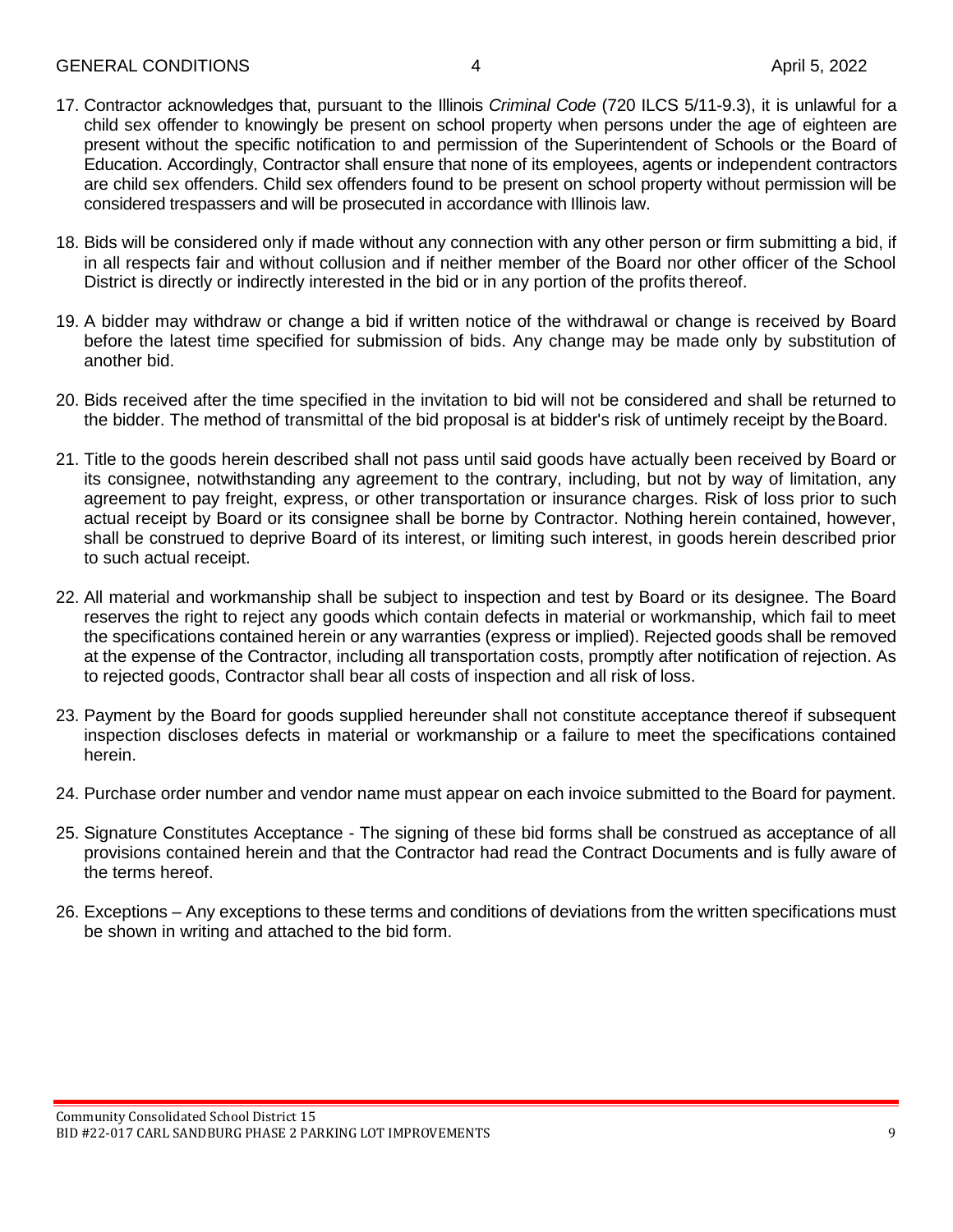- 27. The Board reserves its rights to reject any goods and to cancel all or any part of this sale if Contractor fails to deliver all or any part of the goods described in the invitation to bid in accordance with the terms, conditions, and specifications contained herein. Acceptance of any part of the goods covered by the invitation to bid shall not obligate Board to accept future shipments nor deprive it of its rights to revoke any acceptance theretofore given. If Contractor ceases to conduct its operations in the ordinary course of business (including inability to meet its obligations as they mature), or if any proceeding under bankruptcy or insolvency laws is brought by or against Contractor, or if a receiver for Contractor is appointed or applied for, or if an assignment for the benefit of creditors is made by Contractor, Board may cancel this order without liability except for deliveries previously made or for goods covered by the invitation to bid then completed and subsequently delivered in accordance with the terms, conditions, and specifications contained herein.
- 28. Contractor makes the following warranties to Board and users of the goods herein described: (a) It will, at the date of delivery, have good title to any and all goods supplied hereunder, and said goods will be free and clear of any and all liens and encumbrances; (b) Any and all goods supplied hereunder will be of merchantable quality; (c) Any and all goods supplied hereunder will be fit for the particular use intended, will be free from defects, whether patent or latent in material or workmanship, and will be in full conformity with the specifications contained herein. Contractor agrees that the foregoing warranties shall survive acceptance of the goods, and that said warranties shall be in addition to any warranties for additional scope given to Board by Contractor.
- 29. Contractor agrees to indemnify, defend, and hold harmless the Board, its successors, assigns, customer, agents, and users of the goods herein described against any and all loss, damage, or injury arising out of or resulting from a claim or suit for alleged infringement or any letters patent granted by the United States or any foreign government relating to the goods herein described. Contractor agrees that it will assume the defense of any and all such suits and pay all costs, judgments, and expenses incidental thereto.
- 30. Bidder must make delivery upon receipt of order unless otherwise specified in the invitation to bid. Bidder must indicate time required for delivery on bid.
- 31. The bidder shall at all times observe and comply with all laws, ordinances, regulations and codes for the Federal, State, County and other local government agencies, which may in any manner affect the preparation of proposals or the performance of the contract.
- 32. Any interpretation of the proposed Contract Documents will be made only by an addendum duly issued by the Purchasing Agent. A copy of such addendum will be mailed to each person receiving a set of such Contract Documents and to such other prospective bidders as shall have requested that they be furnished with a copy of each addendum. Failure on the part of the prospective bidder to receive a written interpretation prior to the time of the opening of bids will not be grounds for withdrawal of his proposal. Oral explanations will not be binding.
- 33. The award of the Contract will be made by official Board documents. Bidder's order form is not acceptable and cannot be used.
- 34. The Board is exempt from paying Illinois Use Tax (35 ILCS 105/3-5.4) and sales to the Board are exempt from Illinois Retailer's Occupation Tax (35 ILCS 120/2-5.11). As such, Contractor shall not include such taxes in its bid.
- 35. The Board is exempt from paying Federal Excise Taxes (26 U.S.C.A. § 4221). As such, Contractor shall not include such taxes in its bid.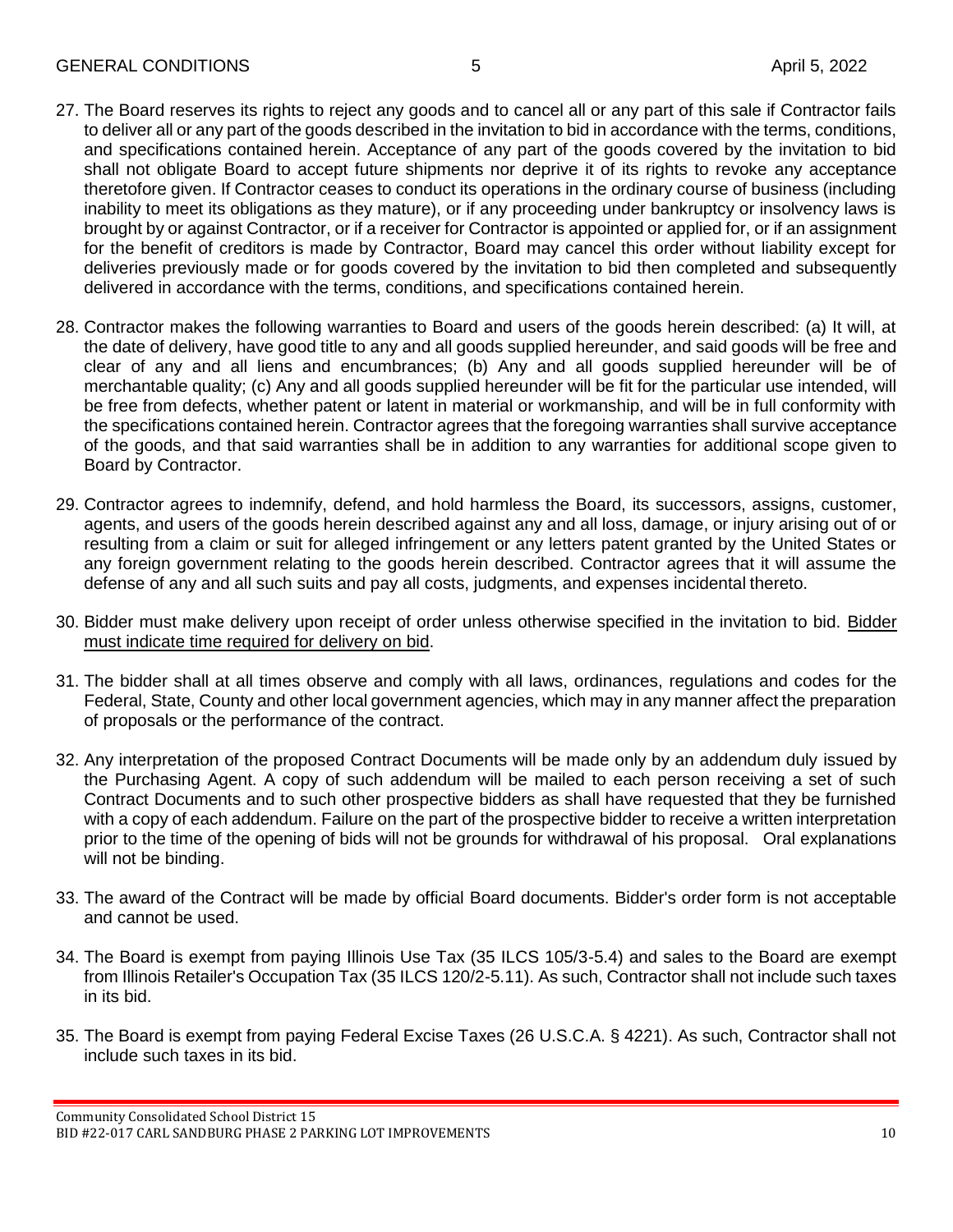- 36. In computing transportation costs, bidders should not include any federal transportation tax, because Board is exempt.
- 37. The Contractor shall pay sales, consumer, use and similar taxes for the work or portions thereof provided by the Contractor. Contractor shall collect and remit Illinois Use Tax on all sales of tangible personal property in accordance with the Illinois *School Code* (105 ILCS 5/10-20.21) and the Illinois *Use Tax Act* (35 ILCS105/1 *et seq*.). The payment of this tax will take place regardless of whether the Contractor is a retailer maintaining a place of business within this State. The cost of such tax shall be borne solely by the Contractor as part of the Contract price. Contractor shall not be reimbursed or paid any taxes unnecessarily paid by Contractor when not required due to the Board's tax-exempt status.
- 38. Where the term Sub-contractor is used throughout the bid it refers to those specialized people who are not on the Contractor's payroll. Such Sub-contractors are to be brought to the attention of the Board, which reserves the right to approve or disapprove any such related Sub-contractors.
- 39. ERRORS AND OMISSIONS All proposals shall be submitted with each space properly completed. Special attention of bidders is directed to the policy that no claim for relief because of errors or omissions in the bidding will be considered and bidders will be held strictly to the proposals as submitted. Should a bidder find any discrepancies in, or omissions from any of the documents, or be in doubt as to their meanings, it shall advise the Director for Business Services who will issue the necessary clarifications to all prospective bidders by means of addenda. Failure on the part of the prospective bidder to receive a written interpretation prior to the time of the opening of bids will not be grounds for withdrawal of its proposal. Oral explanations will not be binding.
- 40. Signature Constitutes Acceptance; the signing of these bid forms shall be construed as acceptance of all provisions contained herein.
- 41. Any exception to these terms and conditions or deviation from the written specifications must be shown in writing and attached to the bid form.
- 42. To the extent applicable, it shall be mandatory upon the Contractor to whom the Contract is awarded and upon any Sub-contractor(s) thereof to pay to all laborers, workmen, and mechanics employed by them not less than the prevailing rate of wages in the locality for each craft of type of workmen or mechanic needed to perform such work and the general prevailing rate for legal holidays and overtime work as ascertained by the Department of Labor and pursuant to Illinois law and statutes in such case made and provided. The Contractor and Subcontractor(s) shall comply with the Illinois *Prevailing Wage Act* and shall include in bids the cost for the current prevailing wage. A copy of the current Illinois Department of Labor Prevailing Wages for Cook County is included at the end of this Section. Prevailing wage rates are revised by the Department of Labor and available on its website (**Amendment to Prevailing Wage Act 97-0964**). As changes are made in these prevailing wages, the Contractor and Sub-contractor(s) performing work on the project will be responsible for conforming to the changes and shall have the responsibility for determining when changes are made. No additional costs are to be incurred by the Board as a result of changes in prevailing wage. All record keeping requirements are the obligation of the Contractor and Sub-contractor(s).

To the extent that there are any violations of the *Prevailing Wage Act* and any demands are made upon the Board by the Illinois Department of Labor or by any employee of the Contractor or a Sub-contractor performing work on the project, the Contractor or the particular Sub-contractor and Contractor shall be responsible for indemnifying and holding the Board free and harmless from all costs incurred, directly or indirectly, by the Board in responding to and complying with demands made by the Department of Labor, or an aggrieved employee and such amounts may be withheld from the payments to be made on the project.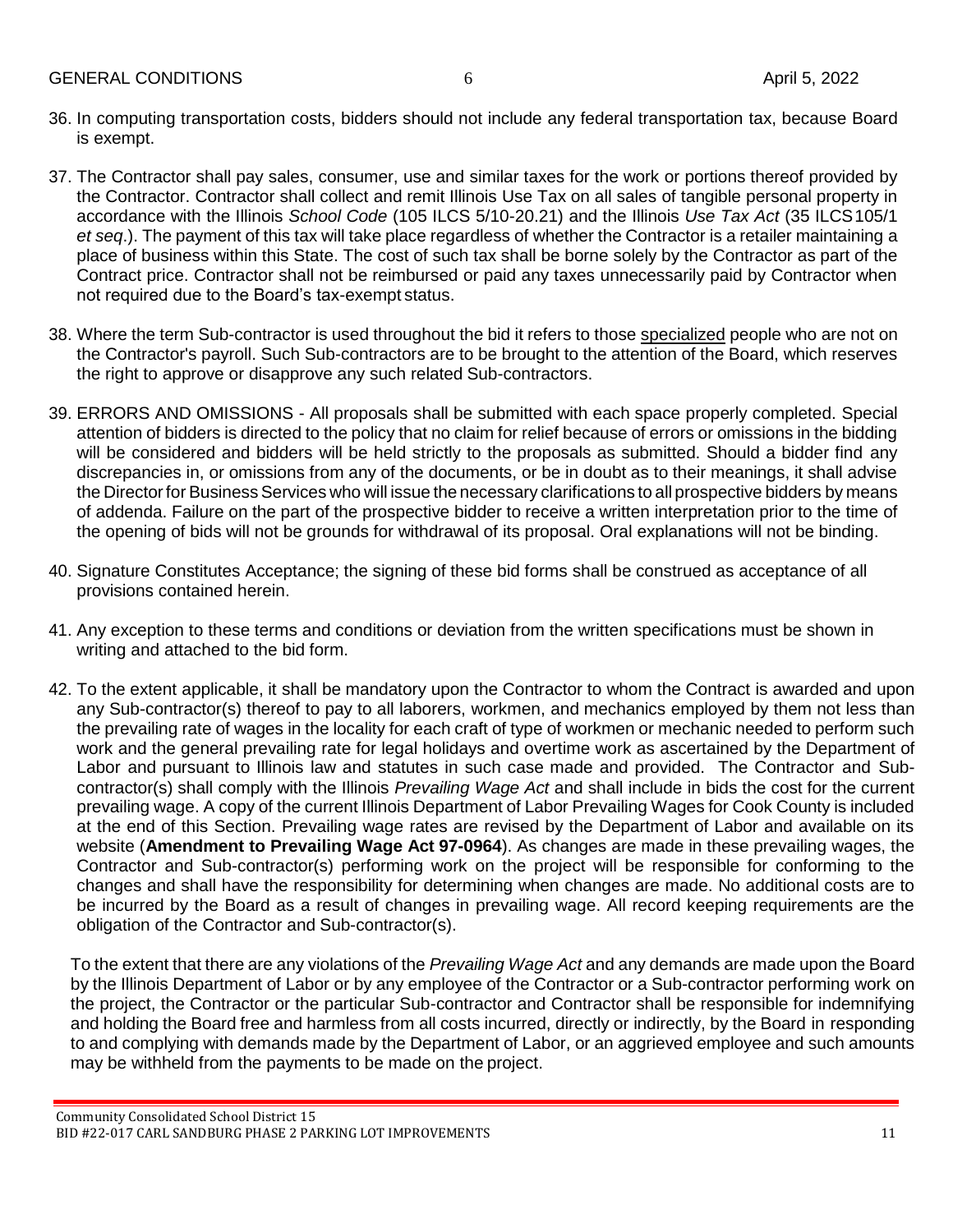Palatine Community Consolidated School District 15 is bound by the requirements of **Prevailing Wage Act, 820 lLCS 130/.01 et seq**. The Prevailing Wage Act requires contractors and subcontractors to pay laborers, workers, and mechanics performing services on public works projects no less than the *prevailing rate of wages*  (hourly cash wages plus fringe benefits) in the county where the work is performed. Any prevailing rate of wages as they are revised by the Dept. of Labor shall apply to this contract. You are notified any rate changes to the prevailing wage rate are available on the Dept.'s office website. For information regarding current prevailing wage rates, please see the Illinois Dept. of Labor's website at: [www.state.il.us/agency/idol/rates/rates.HTM](http://www.state.il.us/agency/idol/rates/rates.HTM) and and [www.illinois.gov/idol/Laws-](http://www.illinois.gov/idol/Laws-Rules/CONMED/Pages/Rates.aspx)[Rules/CONMED/Pages/Rates.aspx.](http://www.illinois.gov/idol/Laws-Rules/CONMED/Pages/Rates.aspx)

All contractors and subcontractors rendering services for the public works must comply with all requirements of the Prevailing Wage Age, including but not limited to, all wage, notice, and record-keeping duties.

- 43. The Board will attempt to make payments for items ordered within thirty (30) days of delivery. Invoices must be submitted in a timely manner, and if received by the 25<sup>th</sup> day of the month, will be processed and paid at the next regularly scheduled Board of Education meeting (normally held on the second Wednesday of each month.) Notwithstanding anything herein to the contrary, however, all payments made to the Contractor shall be governed by the Illinois *Local Government Prompt Payment Act* (50 ILCS 505/1 *et seq*.).
- 44. All employees of the vendor/contractor must undergo a criminal background investigation within 60 days prior to the start of the contract at the vendor's expense and available upon request. Section 10-21.9 of *The School Code* (105 ILCS 5/10-21.9) provides that:
	- a. After January 1, 1990, the provisions of this section (criminal background investigations) shall apply to all employees of persons or firms holding contracts with any school district including, but not limited to, food service workers, school bus drivers and other transportation employees, who have direct, daily contact with the pupils of any school in such district.
	- b. Additionally, the contractor must also agree not to send to any school building or on any school property any employee who is a known child sex offender.
	- c. Requires each of its employees who will have direct, daily contact with one or more student(s) to cooperate during the District's fingerprint-based criminal history records check on him or her.
	- d. Reimbursement will be made to the District for the cost of the fingerprint-based criminal history records check that the District obtains on each employee of a vendor/contractor who will have direct, daily contact with a student(s).
- 45. **INSURANCE** Each Prime Contractor shall furnish and pay for insurance in accordance with the conditions stipulated below. Contractors shall file with the Board a Certificate of Insurance certifying to insurance coverage specified herein. All Certificates shall contain a clause stating the policy will not be canceled without thirty (30) days prior written notice having first been sent to the Board. Each Contractor shall carry insurance to cover responsibility and liability of all kinds, and shall require Sub-contractors to carry similar insurance.

The attached Certificate of Insurance requirements shall be maintained by the Contractor receiving award in addition to all Sub-contractors as stated during the execution of the Contract and until such time as contract work is complete. Said Certificate of Insurance is to name the Board of Education of CommunityConsolidated School District 15 and its employees and agents as "Additional Insured" IN ADDITION TO Certificate Holder. Designated Certificate is to be submitted with your bid to the Board.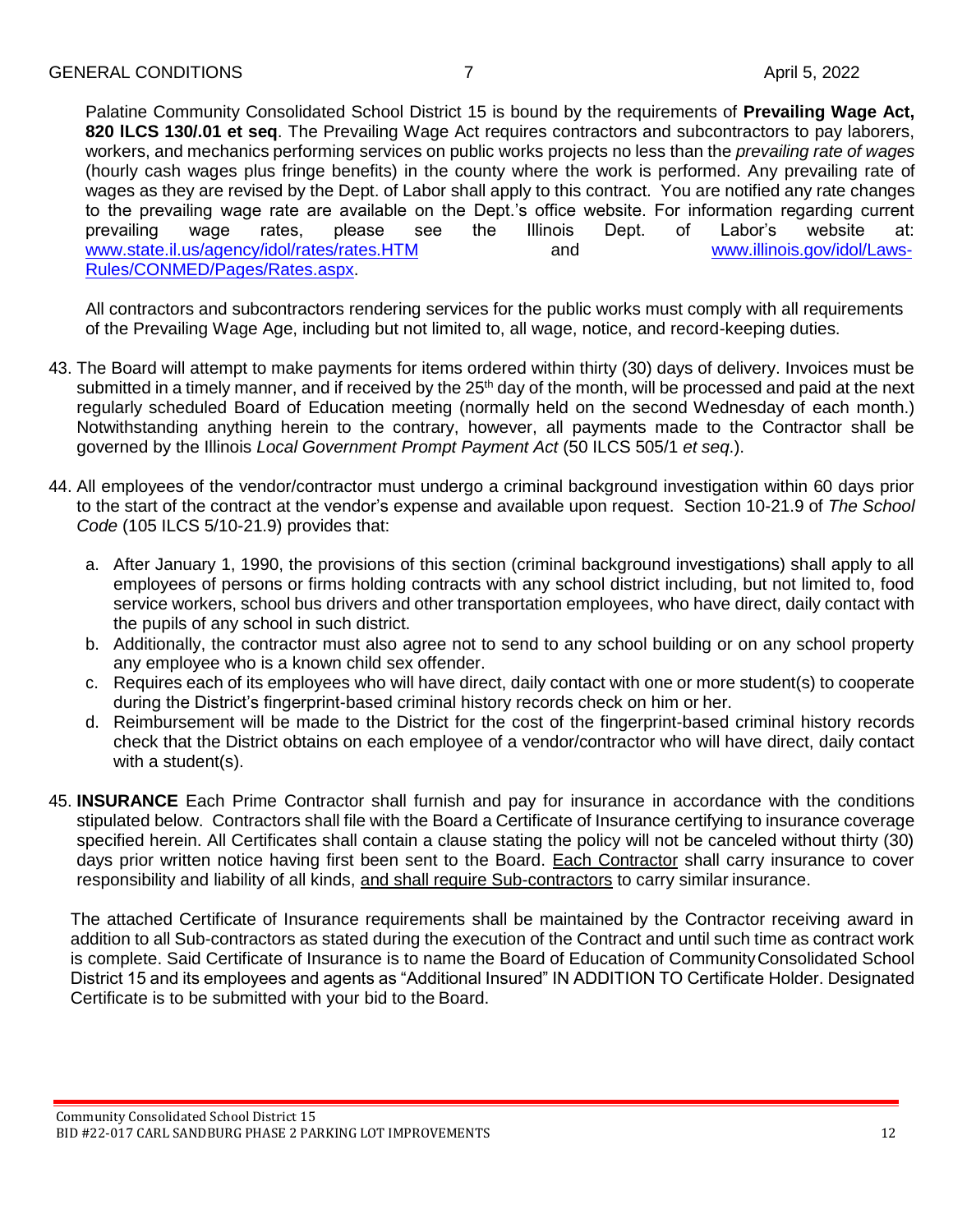#### GENERAL CONDITIONS 8 April 5, 2022

The Contractor shall include during the life of this Contract, insurance under a contractor's floater, or as an alternative, specific fire insurance with the standard extended coverage, a vandalism and malicious mischief endorsement on all Contractors' machinery, tools, equipment, forms scaffolding, trailers/vans, sheds, and similar property, rented or owned, used in the move.

The policy shall provide that in a case of loss from any cause whatsoever, there shall be no liability on the part of the Board for property of this nature belonging to or rented by any Contractor of Sub-contractor, or by any employee of a Contractor. The contractor's floater referred to herein may be an all-risk or named peril policy; but, if a named peril policy, it shall be written to include loss caused by the following perils; fire, lightning, flood, and the perils insured against under the extended coverage and vandalism and malicious mischief endorsements.

The Contractor must provide evidence of Workers' Compensation insurance as required by statute, auto liability coverage and an umbrella liability coverage of a minimum of \$5,000,000.00 per occurrence and in the aggregate. The following limits should be in place:

- a. Bodily injury and property damage combined per occurrence \$1,000,000.
- b. Bodily injury and property damage combined aggregated \$3,000,000.
- c. Excess liability Each occurrence in the amount of the limit of their policy.
- d. Excess liability Aggregate in the amount of the limit of their policy.
- e. Evidence of workers' comp in the amount required by statute.
- f. General Liability \$1,000,000 per occurrence, \$2,000,000 aggregate.

The special endorsement to read: Community Consolidated School District 15 is named as additional insured as their interest may appear and notice of cancellation/material change, if applicable, should be attached to certificate of insurance or otherwise evidenced as in effect under the policies listed.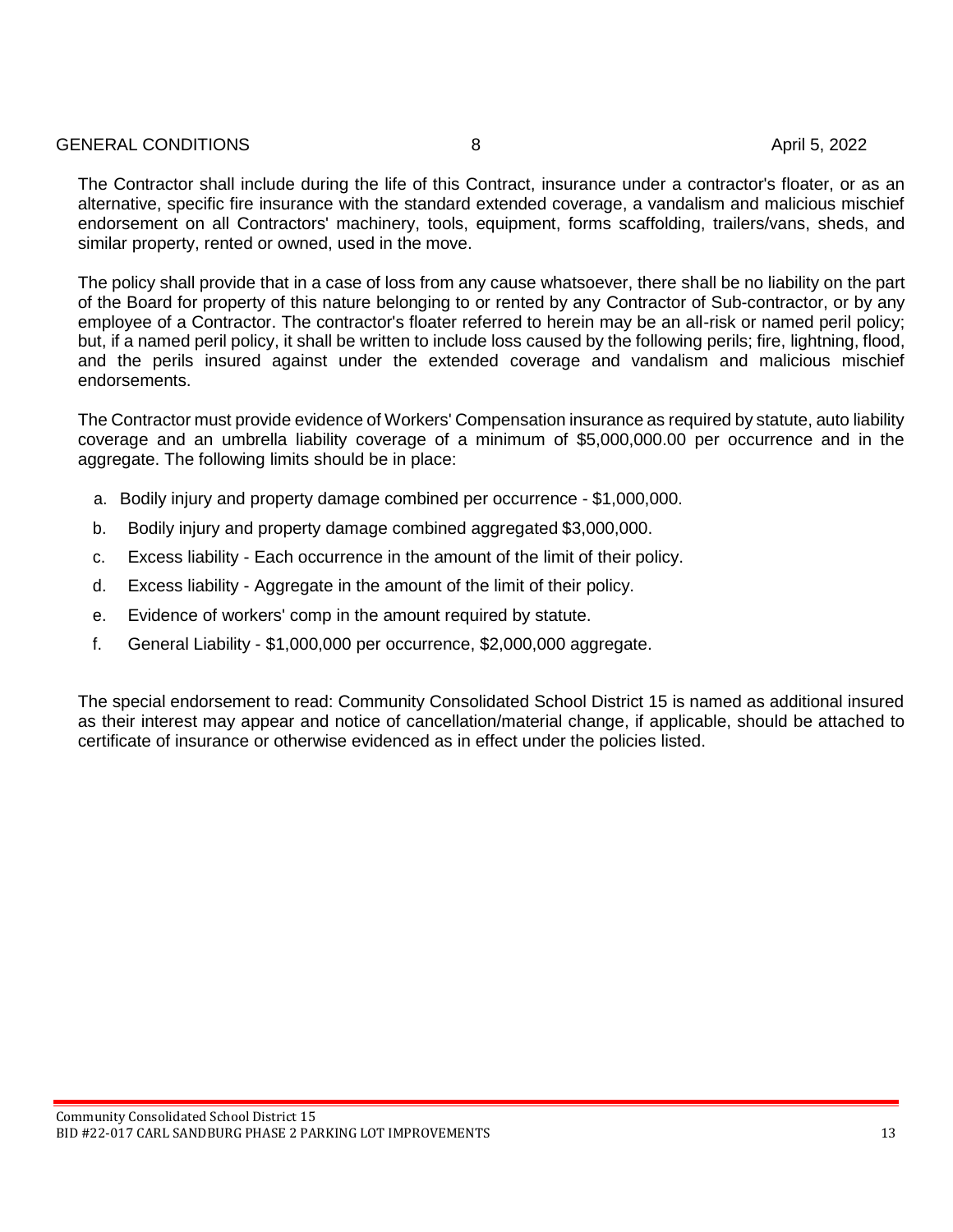| CERTIFICATE OF LIABILITY INSURANCE                                                                                                                                                                                                                                                                                                                                                                                                                                 |                                                       |                                  |                                                        |                                                                                                                                                                      | 01/01/2015            | DATE (MM/DD/YYYY)            |
|--------------------------------------------------------------------------------------------------------------------------------------------------------------------------------------------------------------------------------------------------------------------------------------------------------------------------------------------------------------------------------------------------------------------------------------------------------------------|-------------------------------------------------------|----------------------------------|--------------------------------------------------------|----------------------------------------------------------------------------------------------------------------------------------------------------------------------|-----------------------|------------------------------|
| THIS CERTIFICATE IS ISSUED AS A MATTER OF INFORMATION ONLY AND CONFERS NO RIGHTS UPON THE CERTIFICATE HOLDER. THIS<br>CERTIFICATE DOES NOT AFFIRMATIVELY OR NEGATIVELY AMEND, EXTEND OR ALTER THE COVERAGE AFFORDED BY THE POLICIES<br>BELOW. THIS CERTIFICATE OF INSURANCE DOES NOT CONSTITUTE A CONTRACT BETWEEN THE ISSUING INSURER(S), AUTHORIZED<br>REPRESENTATIVE OR PRODUCER, AND THE CERTIFICATE HOLDER.                                                   |                                                       |                                  |                                                        |                                                                                                                                                                      |                       |                              |
| IMPORTANT: If the certificate holder is an ADDITIONAL INSURED, the policy(ies) must be endorsed. If SUBROGATION IS WAIVED, subject to<br>the terms and conditions of the policy, certain policies may require an endorsement. A statement on this certificate does not confer rights to the<br>certificate holder in lieu of such endorsement(s).                                                                                                                  |                                                       |                                  |                                                        |                                                                                                                                                                      |                       |                              |
| PRODUCER<br>Frank's Insurance Agency                                                                                                                                                                                                                                                                                                                                                                                                                               | <b>CONTACT</b><br>NAME:<br>PHONE                      |                                  |                                                        |                                                                                                                                                                      |                       |                              |
| Main Street                                                                                                                                                                                                                                                                                                                                                                                                                                                        | (A/C, No. Ext):<br>E-MAIL                             |                                  |                                                        | FAX<br>(AVC, Nel:                                                                                                                                                    |                       |                              |
| Anywhere IL 00000                                                                                                                                                                                                                                                                                                                                                                                                                                                  | ADDRESS.<br><b>PRODUCER</b><br>CUSTOMER ID #:         |                                  |                                                        |                                                                                                                                                                      |                       |                              |
|                                                                                                                                                                                                                                                                                                                                                                                                                                                                    |                                                       |                                  |                                                        | INSURER(S) AFFORDING COVERAGE                                                                                                                                        |                       | NAIC #                       |
| <b>INSURED</b><br><b>DEF Construction Company</b>                                                                                                                                                                                                                                                                                                                                                                                                                  | <b>INSURER A:</b>                                     |                                  | Name of Insurance Company                              |                                                                                                                                                                      |                       | Enter NAIC #<br>Enter NAIC # |
|                                                                                                                                                                                                                                                                                                                                                                                                                                                                    | INSURER B:<br><b>INSURER C:</b>                       |                                  | Name of Insurance Company<br>Name of Insurance Company |                                                                                                                                                                      |                       | Enter NAIC #                 |
| 456 Main Street                                                                                                                                                                                                                                                                                                                                                                                                                                                    | INSURER D:                                            |                                  |                                                        |                                                                                                                                                                      |                       |                              |
| Anywhere IL 00000                                                                                                                                                                                                                                                                                                                                                                                                                                                  | <b>INSURER E:</b>                                     |                                  |                                                        |                                                                                                                                                                      |                       |                              |
|                                                                                                                                                                                                                                                                                                                                                                                                                                                                    | <b>INSURER F:</b>                                     |                                  |                                                        | <b><i>REMISION NUMBER:</i></b>                                                                                                                                       |                       |                              |
| COVERAGES<br><b>CERTIFICATE NUMBER:</b>                                                                                                                                                                                                                                                                                                                                                                                                                            |                                                       |                                  |                                                        |                                                                                                                                                                      |                       |                              |
| THIS IS TO CERTIFY THAT THE POLICIES OF INSURANCE LISTED BELOW HAVE BEEN ISSUED TO THE INSURED ABOVE FOR THE POLICY PERIOD<br>INDICATED. NOTWITHSTANDING ANY REQUIREMENT, TERM OR CONDITION OF ANY CONTRACT OR OFFIER DOCUMENT WI<br>CERTIFICATE MAY BE ISSUED OR MAY PERTAIN, THE INSURANCE AFFORDED BY THE POLICIES DESCRIBED REREIN IS SUBJECT TO ALL THE TERMS,<br>EXCLUSIONS AND CONDITIONS OF SUCH POLICIES, LIMITS SHOWN MAY HAVE BEEN REDUCED BY PAID LAMS |                                                       |                                  |                                                        |                                                                                                                                                                      |                       |                              |
| ADDL SUBR<br>IMSR<br>LTR<br>TYPE OF INSURANCE<br>INSR WVD                                                                                                                                                                                                                                                                                                                                                                                                          | POLICY NUMBER                                         | <b>POLICY RE</b>                 |                                                        | <b>LIMITS</b>                                                                                                                                                        |                       |                              |
| GENERAL LIABILITY                                                                                                                                                                                                                                                                                                                                                                                                                                                  |                                                       |                                  |                                                        | EACH OCCURRENCE                                                                                                                                                      |                       | s 1,000,000                  |
| Y<br>х<br>Y<br>COMMERCIAL GENERAL LIABILITY<br>А<br>CLAIMS-MADE X CCCUR                                                                                                                                                                                                                                                                                                                                                                                            |                                                       |                                  | 00-00-00                                               | DAMAGE TO RENTED<br>PREMISES (Ea cooumunos)<br>MED EXP (Any one person)                                                                                              | \$100,000<br>\$10,000 |                              |
|                                                                                                                                                                                                                                                                                                                                                                                                                                                                    |                                                       |                                  |                                                        | PERSONAL & ADV INJURY                                                                                                                                                |                       | s 1,000,000                  |
|                                                                                                                                                                                                                                                                                                                                                                                                                                                                    |                                                       |                                  |                                                        | GENERAL AGGREGATE                                                                                                                                                    |                       | \$2,000,000                  |
| GENL AGGREGATE LIMIT APPLIES PER:                                                                                                                                                                                                                                                                                                                                                                                                                                  |                                                       |                                  |                                                        | PRODUCTS - COMP/OP AGG                                                                                                                                               | s                     | s 2,000,000                  |
| POLICY X 25<br>LCC.<br>AUTOMOBILE LIABILITY                                                                                                                                                                                                                                                                                                                                                                                                                        |                                                       |                                  |                                                        | <b>COMBINED SINGLE LIMIT</b>                                                                                                                                         |                       |                              |
| x<br>ANY AUTO<br>А                                                                                                                                                                                                                                                                                                                                                                                                                                                 |                                                       |                                  | 00-00-00 00-00-00                                      | (Ea eccident)<br>BODILY INJURY (Per person)                                                                                                                          | \$                    | \$1,000,000                  |
| 00-00-00<br>ALL OWNED AUTOS                                                                                                                                                                                                                                                                                                                                                                                                                                        |                                                       |                                  |                                                        | BODILY INJURY (Par accident)                                                                                                                                         | s.                    |                              |
| Y<br>SCHEDULED AUTOS                                                                                                                                                                                                                                                                                                                                                                                                                                               |                                                       |                                  |                                                        | PROPERTY DAMAGE<br>(Per and dent)                                                                                                                                    | \$                    |                              |
| HIRED AUTOS<br>NON-OWNED AUTOS                                                                                                                                                                                                                                                                                                                                                                                                                                     |                                                       |                                  |                                                        |                                                                                                                                                                      | s                     |                              |
|                                                                                                                                                                                                                                                                                                                                                                                                                                                                    |                                                       |                                  |                                                        |                                                                                                                                                                      | ŝ.                    |                              |
| UMBRELLA LIAB<br>x<br><b>OCCUR</b><br>B                                                                                                                                                                                                                                                                                                                                                                                                                            |                                                       |                                  |                                                        | EACH OCCURRENCE                                                                                                                                                      |                       | s 5,000,000                  |
| <b>EXCESS LIAB</b><br>CLAIMS-MACK                                                                                                                                                                                                                                                                                                                                                                                                                                  |                                                       |                                  |                                                        | <b>AGGREGATE</b>                                                                                                                                                     | \$                    | \$5,000,000                  |
| DEDUCTIBLE<br><b>RETENTION \$</b>                                                                                                                                                                                                                                                                                                                                                                                                                                  |                                                       |                                  |                                                        |                                                                                                                                                                      | s                     |                              |
| WORKERS COMPENSATION<br>AND EMPLOYERS' LIABILITY                                                                                                                                                                                                                                                                                                                                                                                                                   |                                                       |                                  |                                                        | 깳<br>WC STATU-<br>TORY LIMITS<br>x.                                                                                                                                  |                       |                              |
| ANY PROPRIETOR/PARTNER/EXECUTIVE<br>00-00-00<br>Y<br>N/A <br>OFFICER/MEMBER EXCLUDE ARe-                                                                                                                                                                                                                                                                                                                                                                           |                                                       |                                  | 00-00-00 00-00-00                                      | <b>E.L. EACH ACCIDENT</b>                                                                                                                                            |                       | \$1,000,000                  |
| (Mandatory in NH)<br>DESCRIPTION OF OPERATIONS below                                                                                                                                                                                                                                                                                                                                                                                                               |                                                       |                                  |                                                        | E.L. DISEASE - EA EMPLOYEE \$ 1,000.000<br>EL DISEASE - POLICY LIMIT   \$ 1,000,000                                                                                  |                       |                              |
| А<br>00-00-00<br>Professional Liability                                                                                                                                                                                                                                                                                                                                                                                                                            |                                                       |                                  |                                                        | 00-00-00 00-00-00 S1,000,000 each claim                                                                                                                              |                       |                              |
| DESCRIPTION OF CPERATIONS/LOCATIONS/VEHICLES   Aftach ACORD 101, Additional Remarks Schedule, if more space is required)                                                                                                                                                                                                                                                                                                                                           |                                                       |                                  |                                                        |                                                                                                                                                                      |                       |                              |
| It is understood and agreed that the following shall be additional insured on a primary non-contributory basis: CCSD 15 including all                                                                                                                                                                                                                                                                                                                              |                                                       |                                  |                                                        |                                                                                                                                                                      |                       |                              |
|                                                                                                                                                                                                                                                                                                                                                                                                                                                                    |                                                       |                                  |                                                        |                                                                                                                                                                      |                       |                              |
| elected and appointed officials, all employees and volunteers, and all board members. Waiver of subrogation applies in favor of CCSD 15.                                                                                                                                                                                                                                                                                                                           |                                                       |                                  |                                                        |                                                                                                                                                                      |                       |                              |
| <b>CERTIFICATE HOLDER</b>                                                                                                                                                                                                                                                                                                                                                                                                                                          |                                                       | CANCELLATION                     |                                                        |                                                                                                                                                                      |                       |                              |
| Community Consolidated School District 15                                                                                                                                                                                                                                                                                                                                                                                                                          |                                                       |                                  |                                                        | SHOULD ANY OF THE ABOVE DESCRIBED POLICIES BE CANCELLED BEFORE<br>THE EXPIRATION DATE THEREOF, NOTICE WILL BE DELIVERED IN<br>ACCORDANCE WITH THE POLICY PROVISIONS. |                       |                              |
| Attn: Tari Farina                                                                                                                                                                                                                                                                                                                                                                                                                                                  |                                                       |                                  |                                                        |                                                                                                                                                                      |                       |                              |
| 580 N First Bank Drive                                                                                                                                                                                                                                                                                                                                                                                                                                             |                                                       | <b>AUTHORIZED REPRESENTATIVE</b> |                                                        |                                                                                                                                                                      |                       |                              |
| Palatine IL 60067                                                                                                                                                                                                                                                                                                                                                                                                                                                  |                                                       |                                  |                                                        | Your Insurance Agent                                                                                                                                                 |                       |                              |
| ACORD 25 (2009/09)                                                                                                                                                                                                                                                                                                                                                                                                                                                 | The ACORD name and logo are registered marks of ACORD |                                  |                                                        | @ 1988-2009 ACORD CORPORATION. All rights reserved.                                                                                                                  |                       |                              |
| ACORDs provided by Forms Boss. www.FormsBoss.com; (c) Impressive Publishing 800-208-1977                                                                                                                                                                                                                                                                                                                                                                           |                                                       |                                  |                                                        |                                                                                                                                                                      |                       |                              |

Community Consolidated School District 15 BID #22-017 CARL SANDBURG PHASE 2 PARKING LOT IMPROVEMENTS 14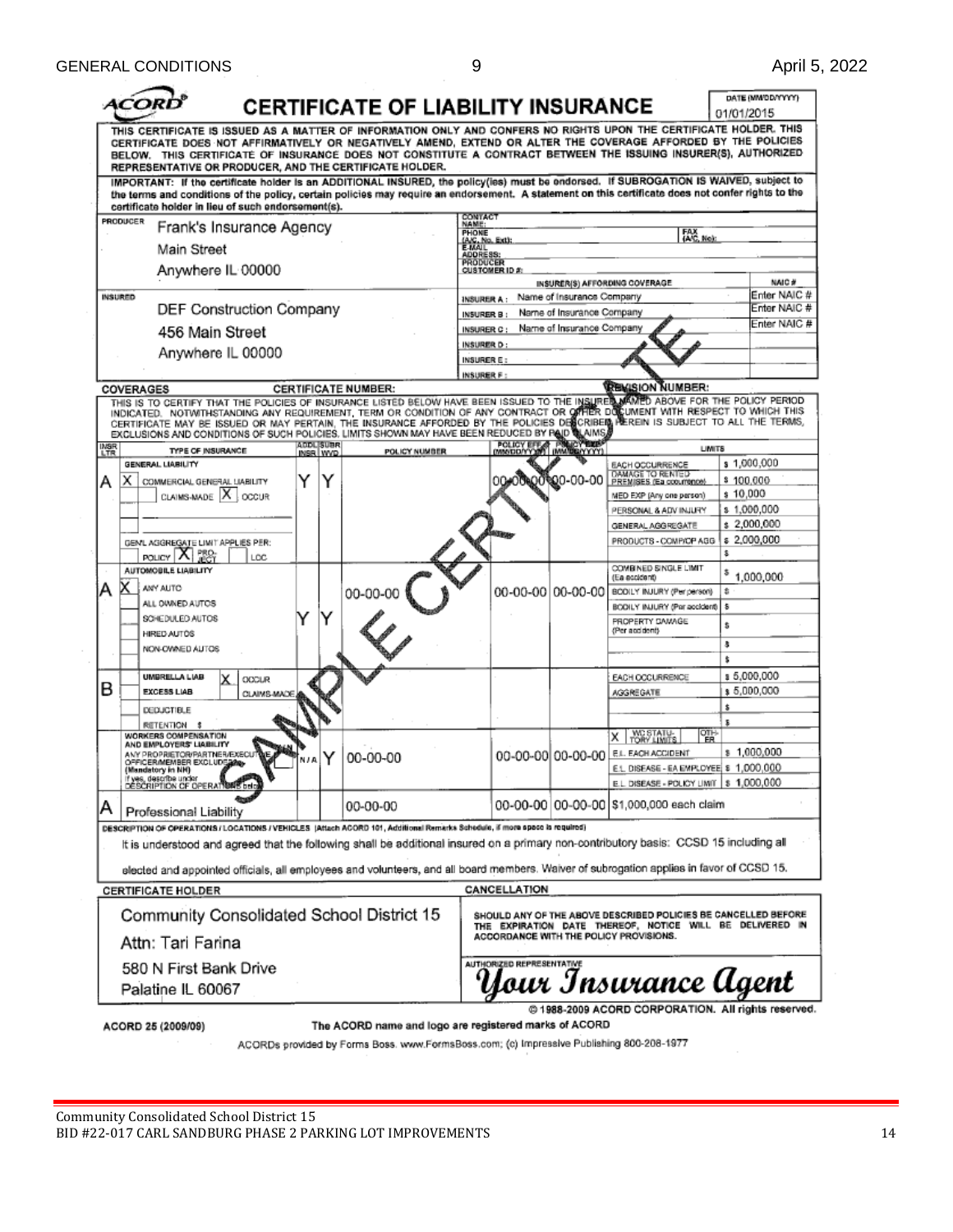- 46. All entities seeking to enter into a contract with the District must provide written certification to the District that it will provide a drug free workplace by complying with the Ill Drug Free Workplace Act, 30 ILCS 580. All contractors must comply with the notification mandates and other requirements in the Ill Drug Free Workplace Act. "Contractor" is defined in the Ill Drug Free Workplace Act as "a corporation, partnership, or other entity with 25 or more employees at the time of letting the contract, or a department, division, or unit thereof, directly responsible for the specific performance under a contract of \$5,000 or more."
- 47. Each contractor with the District must comply with 105 ILCS5/24-5 and agree:
	- a. Concerning each new employee who will have direct, daily contact with one or more student(s), to provide the District with evidence of physical fitness to perform the duties assigned and freedom from communicable disease
	- b. To require any new or existing employee who has and will have direct, daily contact with one or student(s) to complete additional health examinations as required by the District and be subject to additional health examinations, including tuberculosis screening, as required by the Ill Department of Public Health rules or order of a local health official.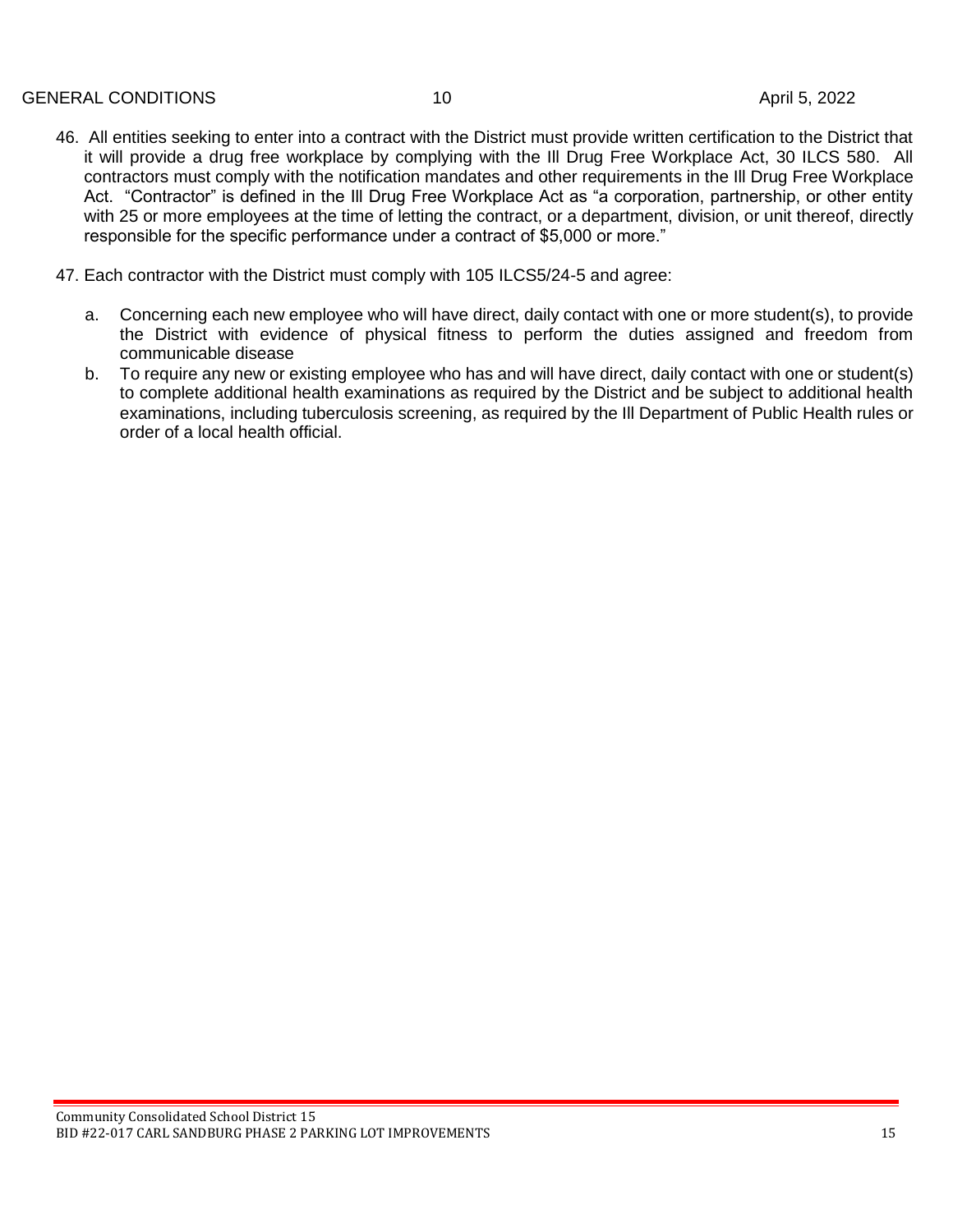#### EXHIBIT "A" Bid # 22-017 CARL SANDBURG PHASE 2 PARKING LOT IMPROVEMENTS APRIL 5, 2022 COMMUNITY CONSOLIDATED SCHOOL DISTRICT 15

# **SCOPE OF WORK**

Work to include but not be limited to site demolition, bituminous paving, site restoration and all appurtenant construction necessary to complete the project. The contractor shall include the contingency allowance as outlined on the bid form.

#### **SPECIFICATIONS**

- 1. The project shall commence on or about June 03, 2022 and shall be completed by July 29, 2022. The Contractor shall complete the Project on or before July 29, 2022.
- 2. All required work shall be performed between the hours of 7:00 A.M. and 5:00 P.M., Monday through Friday, with no work taking place on weekend or holidays, except as otherwise provided in the specifications.
- 3. The Contractor shall provide a Base Bid cost for the CARL SANDBURG PARKING LOT IMPROVEMENTS PHASE 2 as identified in the drawings.

#### **Bid Documents**

Plans and Specifications are available at [www.questcdn.com.](http://www.questcdn.com/) You may download the digital documents for \$15.00 by inputting Quest project number #8172817 on the website.

#### **QUESTIONS**

Questions regarding this bid will be addressed by e-mail only and should be submitted to Harlan Doland at Harlan.m.doland@imegcorp.com. All questions must be sent five (5) days before the bid opening date.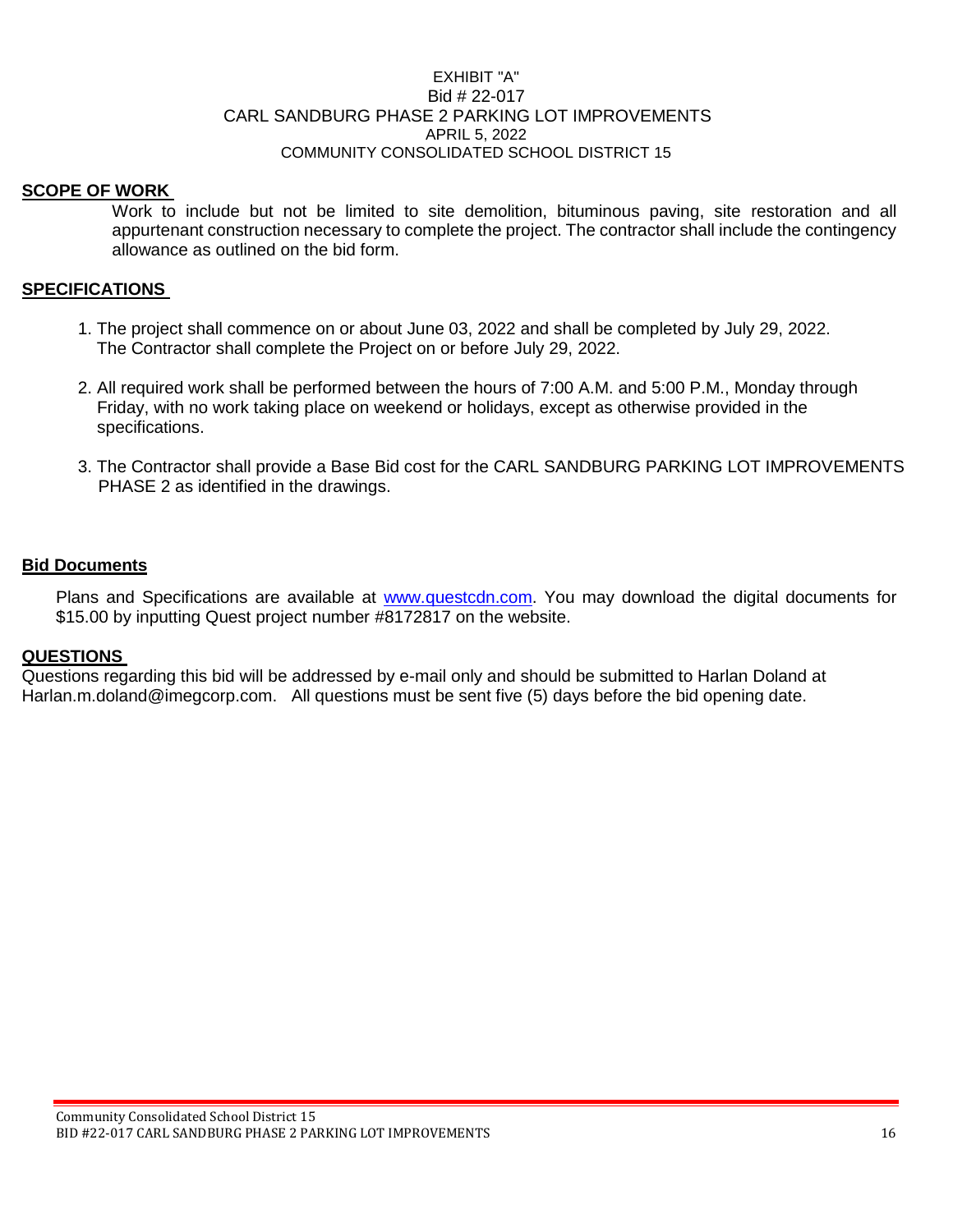#### EXHIBIT "B" Bid # 22-017 CARL SANDBURG PHASE 2 PARKING LOT IMPROVEMENTS APRIL 5, 2022 COMMUNITY CONSOLIDATED SCHOOL DISTRICT 15

| <b>COMPANY NAME</b>         |                   |              |                 |
|-----------------------------|-------------------|--------------|-----------------|
| <b>SIGNATURE OF BIDDER</b>  | <b>PRINT NAME</b> | <b>TITLE</b> |                 |
| <b>EMAIL ADDRESS</b>        |                   |              |                 |
| ADDRESS OF COMPANY          | <b>CITY</b>       | <b>STATE</b> | <b>ZIP CODE</b> |
| (AREA CODE)<br>PHONE NUMBER |                   |              |                 |
| DATE OF BID RESPONSE        |                   |              |                 |

- 1. The Board of Education, Community Consolidated School District 15, reserves the right to reject any or all bids and to waive any informality in bidding.
- 2. Having carefully examined all bid documents, as well as the proposed program, the undersigned hereby proposes to furnish all equipment and services (see attached letter outlining in detail the exact services proposed) set forth by the specifications, notice to bidders, general conditions and form of proposal herein referred to and described.
- 3. By entering into this Agreement, Contractor/Vendor certifies and warrants to the Board of Education that it is not barred from entering into this Agreement for any reason whatsoever, including, but not limited to, a violation of Section 33E-3 (Bid Rigging) or Section 33E-4(Bid Rotating) of the Illinois Criminal Code of 1961.
- 4. The contractor/vendor certifies that contractor has a written sexual harassment policy in place in full compliance this 775 ILCS 5/2-105 (A) (4).
- 5. The Contractor/Vendor acknowledges receipt of addendum(s) if applicable.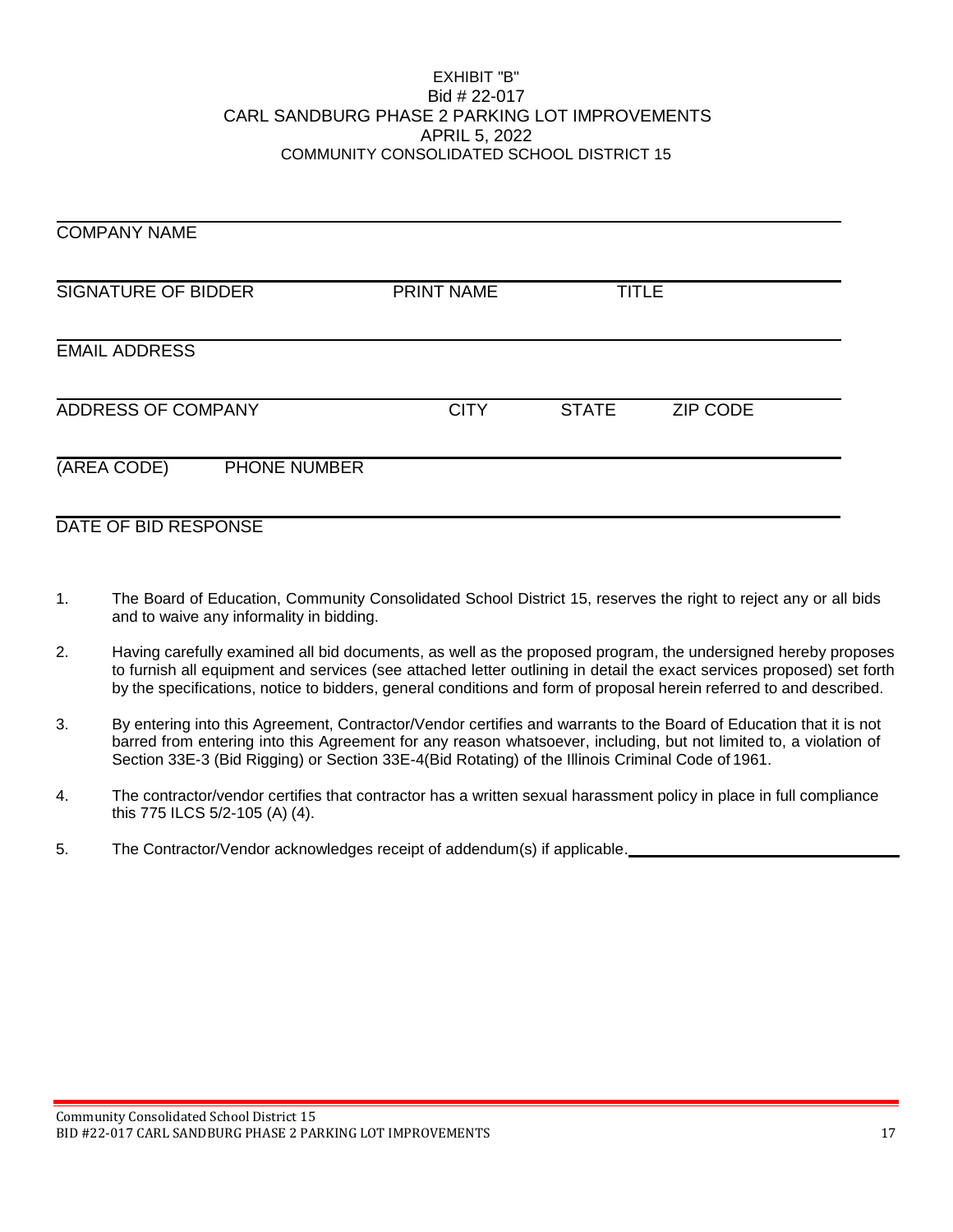#### EXHIBIT "C" REQUEST FOR BID # 22-017 CARL SANDBURG PHASE 2 PARKING LOT IMPROVEMENTS APRIL 5, 2022 COMMUNITY CONSOLIDATED SCHOOL DISTRICT 15

#### **REFERENCES**

#### **COMPANY NAME**

#### **PROVIDE A LIST OF FIVE REFERENCES, PREFERRABLY SCHOOL DISTRICTS, FOR WORK OF SIMILAR SIZE AND SCOPE WITHIN THE LAST THREE YEARS.**

Community Consolidated School District 15 BID #22-017 CARL SANDBURG PHASE 2 PARKING LOT IMPROVEMENTS 18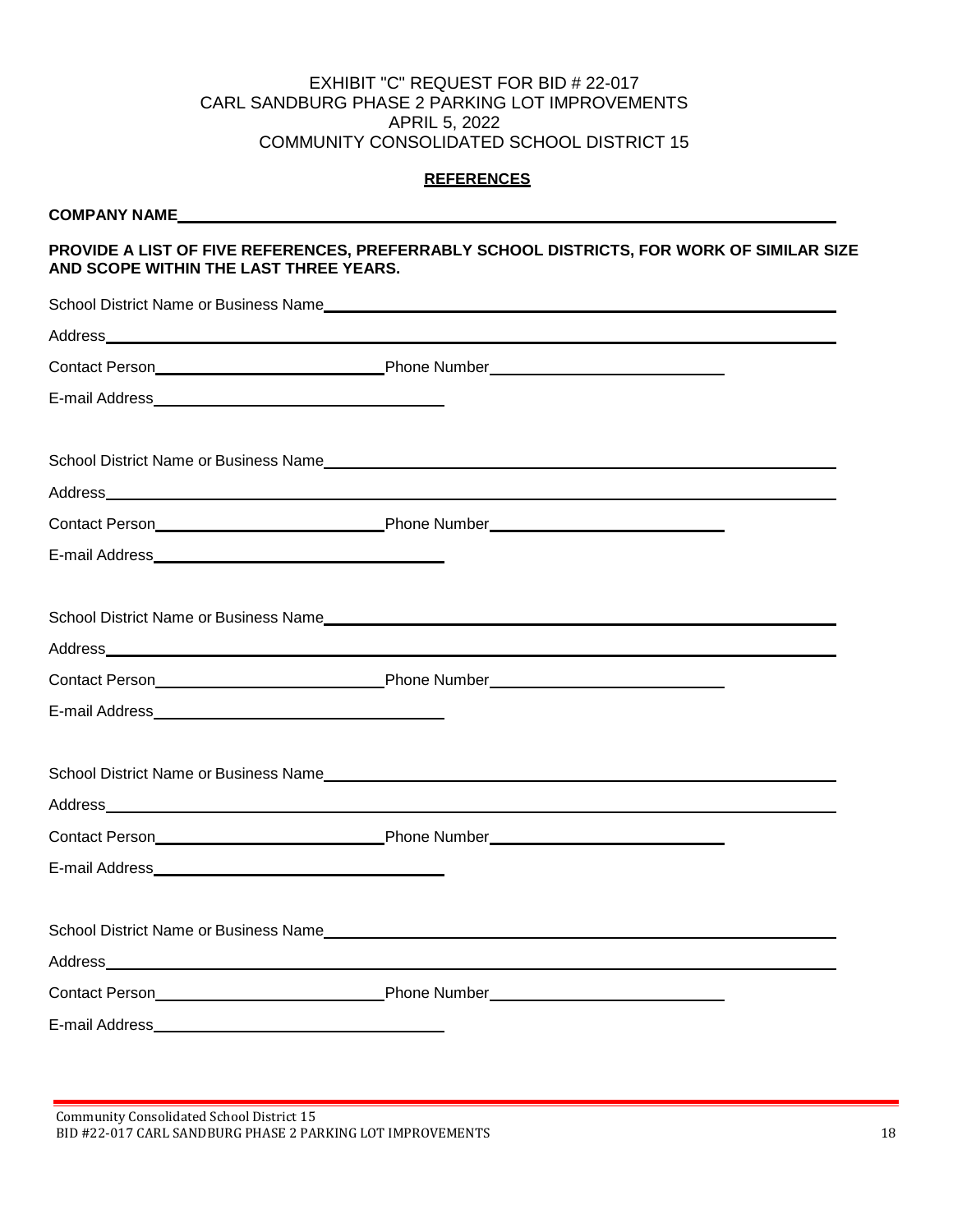#### EXHIBIT "D" BID # 22-004 CARL SANDBURG PHASE 2 PARKING LOT IMPROVEMENTS APRIL 5TH, 2022 COMMUNITY CONSOLIDATED SCHOOL DISTRICT 15

#### **BID FORM**

\_\_\_\_\_\_\_\_\_\_\_\_\_\_\_\_\_\_\_\_\_\_\_\_\_\_\_\_\_\_\_\_\_\_ \_\_\_\_\_\_\_\_\_\_\_\_\_\_\_\_\_\_\_\_\_\_\_\_\_\_\_\_\_\_

(NAME OF BIDDER) (PHONE #)

(EMAIL ADDRESS)

\_\_\_\_\_\_\_\_\_\_\_\_\_\_\_\_\_\_\_\_\_\_\_\_\_\_\_\_\_\_\_

#### BID FOR: **CARL SANDBURG JUNIOR HIGH SCHOOL: 2600 Martin Ln Rolling Meadows, IL 60008**

FOR: **Palatine CCSD #15 580 N. 1st Bank Drive Palatine, IL 60067**

IMEG CORP PROJECT # 21006497.01

#### BID DUE DATE: **APRIL 29, 2022 at 10:00 AM**

The Undersigned, having carefully examined the Contract Documents, Addenda thereto, and other data as presented by the IMEG Corp., 4850 Grand Ave, Gurnee, IL 60031, and having visited the sites and become familiar with all conditions affecting the work, hereby propose to furnish everything required for the completion of the above-named Project, all in accordance with all applicable laws at the place of the work. Contractor shall be responsible for complying with all applicable licensing and patent regulations. The owner and consultant are not responsible for any Contractor's licensing or patent infringements.

#### **CARL SANDBURG PHASE 2 PARKING LOT IMPROVEMENTS PROJECT:**

The contractor shall provide a Base Bid cost for the CARL SANDBURG PHASE 2 PARKING LOT IMPROVEMENTS as identified on the drawings.

The project shall commence on or about **June 3, 2022** and shall be completed by **July 29, 2022.**

All required work shall be performed from 7:00 a.m. to 5:00 p.m., Monday through Friday, with no work taking place on weekends or holidays, except as otherwise provided in the specifications.

# **CARL SANDBURG PHASE 2 PARKING LOT IMPROVEMENTS BASE BID LUMP SUM ITEM**

The Undersigned agrees to perform all work indicated on the Drawings and described in the Specifications, Addenda, including the cost of insurance for the Base Contract, for the sum of:

| East Driveway Lump Sum Base Bid                                     |  |
|---------------------------------------------------------------------|--|
| *Contingency Allowance<br>1. Aggregate base course Type B (40 Tons) |  |
| 2. Undercut of unsuitable material and backfill with CA-3 (40 C.Y.) |  |
| TOTAL BID AMOUNT                                                    |  |

\*Contingency items will be measured in field as used and cost adjusted up or down Based on the agreed unit price on next sheet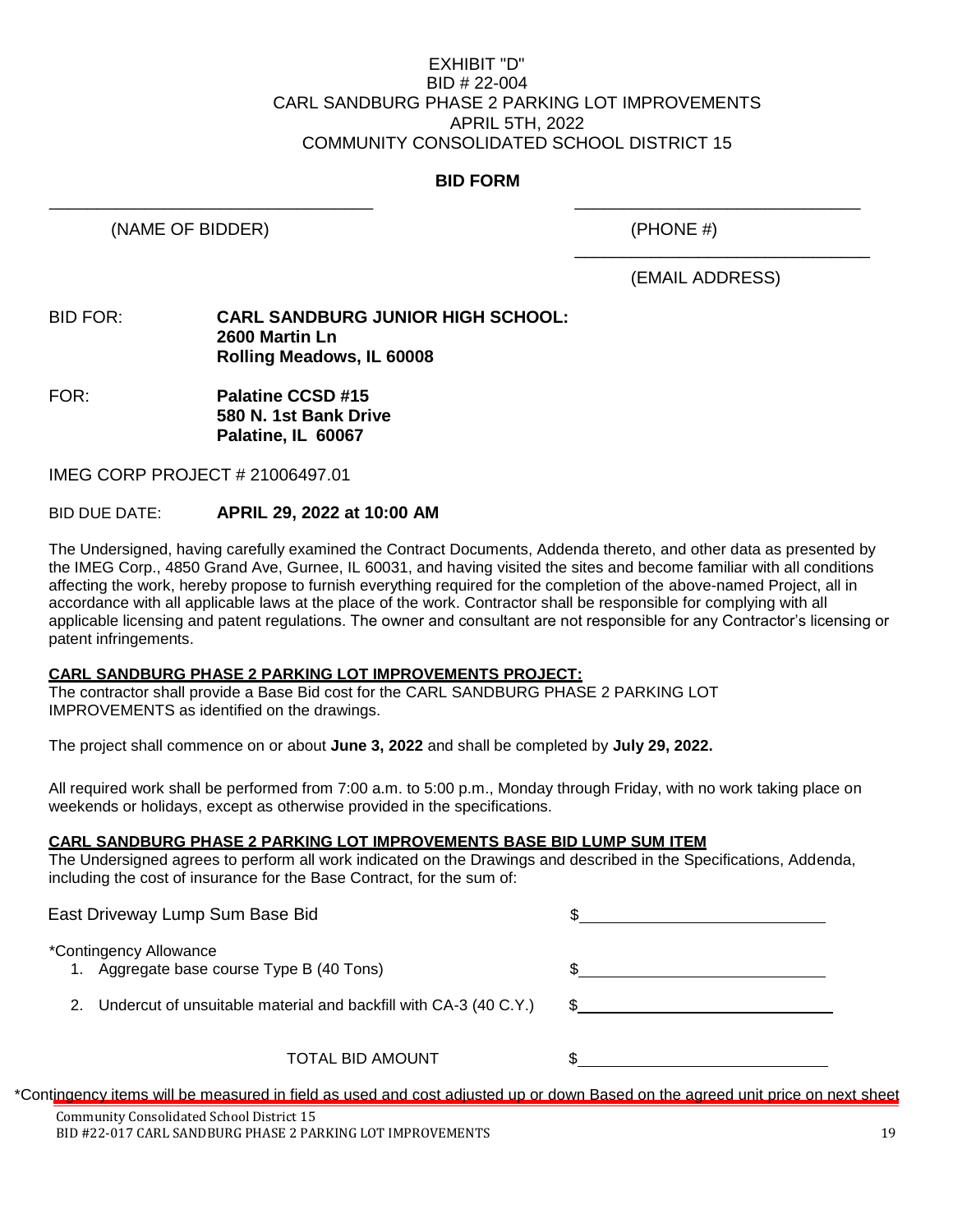# AGREED UNIT PRICES FOR WORK OUTSIDE OF ORIGINAL SCOPE OF PROJECT

1. Aggregate base course type B.

\$\_\_\_\_\_\_\_\_\_\_\_\_\_\_\_\_\_\_\_\_\_\_\_\_\_\_\_\_per/ton

2. Undercutting of unsuitable material and backfilling with CA-3.

\$\_\_\_\_\_\_\_\_\_\_\_\_\_\_\_\_\_\_\_\_\_\_\_per/cubic yard.

3. Sawcut, removal, and replacement of concrete sidewalk (See Plan detail).

\$ per/square foot.

4. Removal, and replacement of concrete curb and gutter Type B-6.12.

\$ per/linear foot.

5. Removal, and replacement of concrete curb and gutter Type B.

\$ per/linear foot.

6. Removal, and replacement asphalt pavement, full depth (see plan detail-HMA Pavement Section - Standard Duty).

\$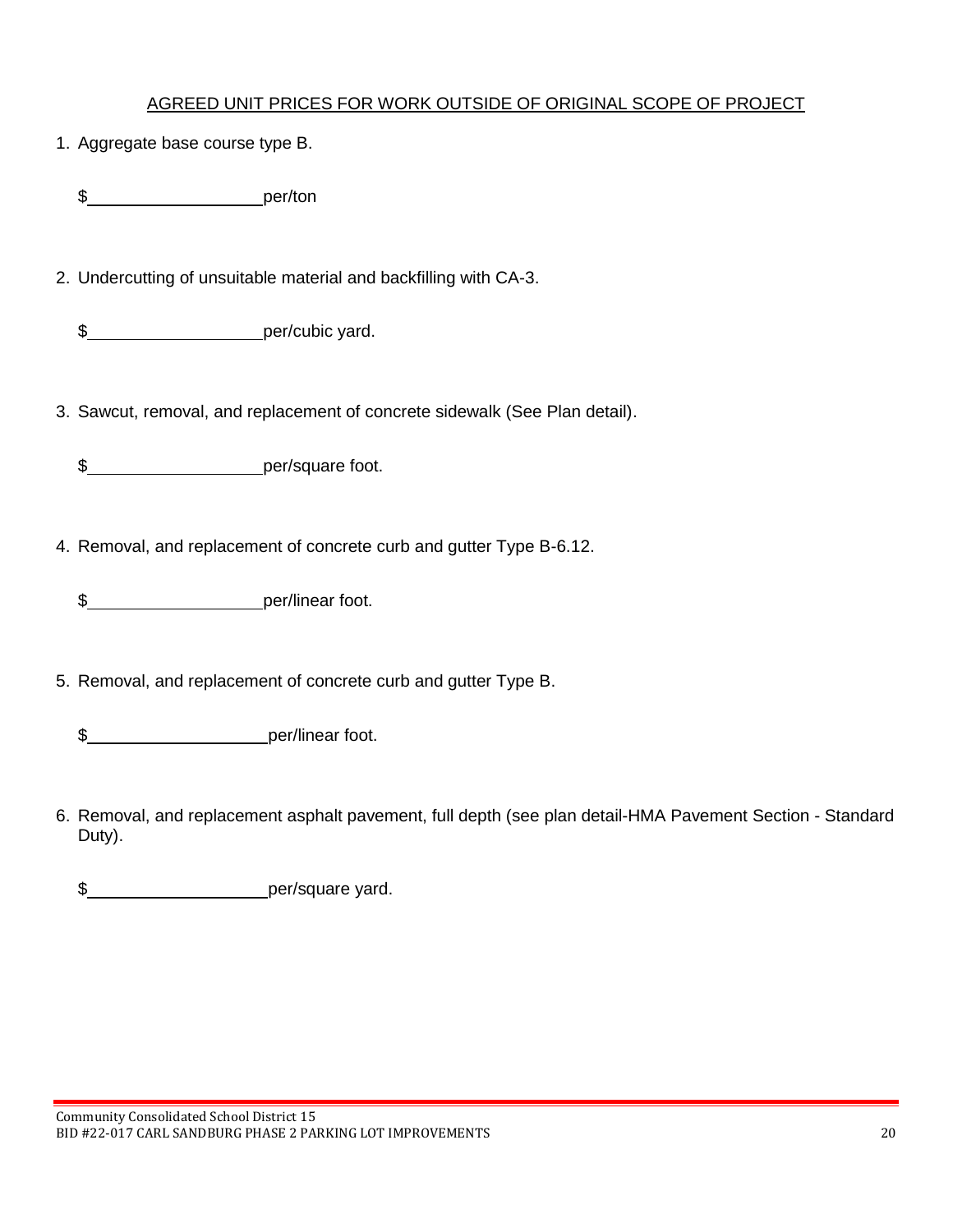#### EXHIBIT "E" Bid # 22-017 CARL SANDBURG PHASE 2 PARKING LOT IMPROVEMENTS APRIL 5, 2022 COMMUNITY CONSOLIDATED SCHOOL DISTRICT 15

# **CONTRACTOR QUESTIONNAIRE**

Pursuant to 105 ILCS 5/10-17 all school districts in the State of Illinois are required to annually report the number and value of contracts awarded to minority owned businesses, woman owned businesses, and businesses owned by persons with disabilities as defined in the Business Enterprise for Minorities, Women, and Persons with Disabilities Act; veteran owned businesses, and locally owned businesses for contracts over \$25,000. In order to comply with this requirement, contractors must complete the following questionnaire and return it with their bid responses.

Guidance issued by the Illinois State Board of Education requires that we inquire whether your company is certified as a minority, woman, disabled person, or veteran owned business by a certifying agency (e.g., Chicago Transit Authority – Cook County – Illinois Department of Transportation – Metropolitan Transit Authority Metropolitan Water Reclamation District – U.S. Small Business Administration – State of Illinois) or that it would be eligible for certification if an application were made. The Guidance includes the definitions set forth below.

**Definition of Ownership:** "Minority owned business, woman owned business, business owned by a person with a disability, and veteran owned business" means a business concern which is at least 51% owned by one or more minority persons, women, persons with a disability, or veterans; or in the case of a corporation, at least 51% of the stock in which is owned by one or more minority persons, women, persons with a disability, or veterans, and the management and daily business operations of which are controlled by one or more of the minority, women, persons with a disability, or veterans who own it. (30 ILCS 575/2)

# **Is Your Company a Minority Owned Business? YES \_\_\_\_\_\_ NO**

"Minority person" shall mean a person who is a citizen or lawful permanent resident of the United States and who is: (a) African American – a person having origins in any of the black racial groups in Africa; or (b) Hispanic - a person of Spanish or Portuguese culture with origins in Mexico, South or Central America, or the Caribbean Islands, regardless of race; or(c) Asian American - a person having origins in any of the original peoples of the Far East, Southeast Asia, the Indian Subcontinent or the Pacific Islands); or (d) Native American or Alaskan Native – a person having origins in any of the original peoples of North America. (30 ILCS 575/2)

# **Is Your Company a Woman Owned Business? YES \_\_\_\_\_ NO \_\_\_\_\_\_**

"Woman" shall mean a person who is a citizen or lawful permanent resident of the United States and who is of the female gender. (30 ILCS575/2). Your business must also be at least 51% unconditionally and directly owned by women who are U.S. citizens. The woman or women must manage daily operations, make long-term decisions and hold the highest officer positions available. They must also work at the business full-time during normal working hours, although there is no minimum amount of time for the business to be considered operational.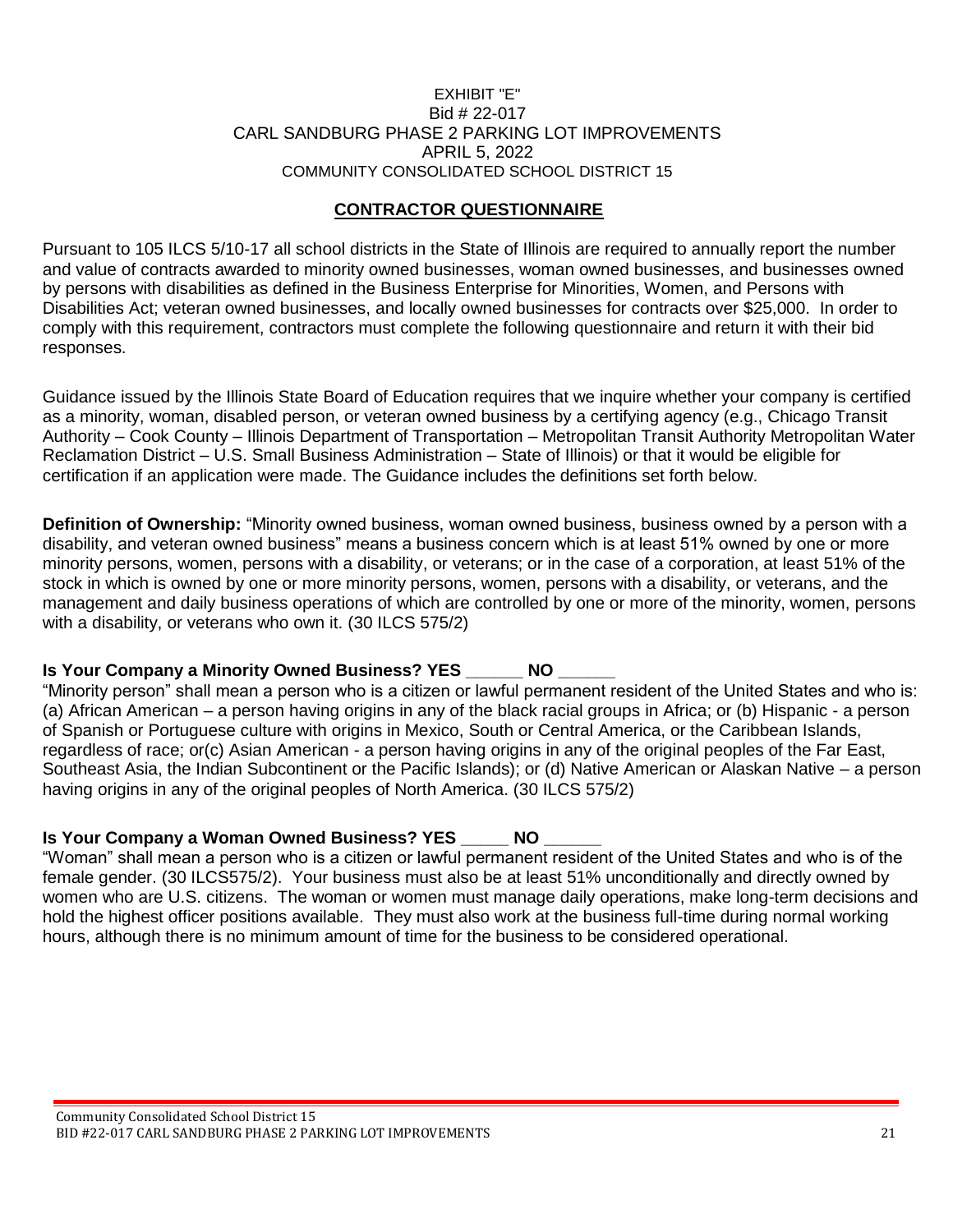#### EXHIBIT "E" 2 APRIL 5, 2022 Bid # 22-017 CARL SANDBURG PHASE 2 PARKING LOT IMPROVEMENTS

**Is Your Company a Business Owned By Persons with Disabilities? YES \_\_\_\_\_\_ NO \_\_\_\_\_\_**

"Person with a disability" means a person who is a citizen or lawful resident of the United States and is a person qualifying as being disabled, where "Disabled" means a severe physical or mental disability that: (a) results from: amputation, arthritis, autism, blindness, burn injury, cancer, cerebral palsy, cystic fibrosis, deafness, head injury, heart disease, hemiplegia, hemophilia, respiratory or pulmonary dysfunction, mental retardation, mental illness, multiple sclerosis, muscular dystrophy, musculoskeletal disorders, neurological disorders, including stroke and epilepsy, paraplegia, quadriplegia and other spinal cord conditions, sickle cell anemia, specific learning disabilities, or end stage renal failure disease; and (b) substantially limits one or more of the person's major life activities. Another disability or combination of disabilities may also be considered as a severe disability for the purposes of item (a) if it is determined by an evaluation of rehabilitation potential to cause a comparable degree of substantial functional limitation similar to the specific list of disabilities listed in this definition. (30 ILCS 575/2).

# **Is Your Company a Veteran Owned Business? YES \_\_\_\_\_ NO \_\_\_\_\_\_**

"Veteran owned" [means a](https://www.lawinsider.com/dictionary/locally-owned-enterprise) business that is at least 51% owned by a veteran or veterans who are U.S. citizens and who control and operate the business

**Is Your Company a Locally Owned Business YES \_\_\_\_\_\_ NO \_\_\_\_\_\_ as it relates to this School District?** For purposes of this questionnaire, "Locally Owned" means that the registered address or principal place of business of the company is located within the boundaries of the school district. For a corporation, LLC, LP, LLP, or LLLP, the registered address is the address for business on file with the Illinois Secretary of State. For all other business entities, the principal place of business is where the books and records of the business are kept and/or the management of the business works.

| <b>COMPANY NAME</b>                       |           |        |                      |            |
|-------------------------------------------|-----------|--------|----------------------|------------|
| <b>SIGNATURE</b><br><b>TITLE</b>          | OF BIDDER |        | <b>PRINT NAME</b>    |            |
| <b>EMAIL ADDRESS</b>                      |           |        |                      |            |
| ADDRESS OF COMPANY                        |           | (CITY) | (STATE)              | (ZIP CODE) |
| <b>PHONE NUMBER</b>                       |           |        | DATE OF BID RESPONSE |            |
| Community Consolidated School District 15 |           |        |                      |            |

BID #22-017 CARL SANDBURG PHASE 2 PARKING LOT IMPROVEMENTS 22